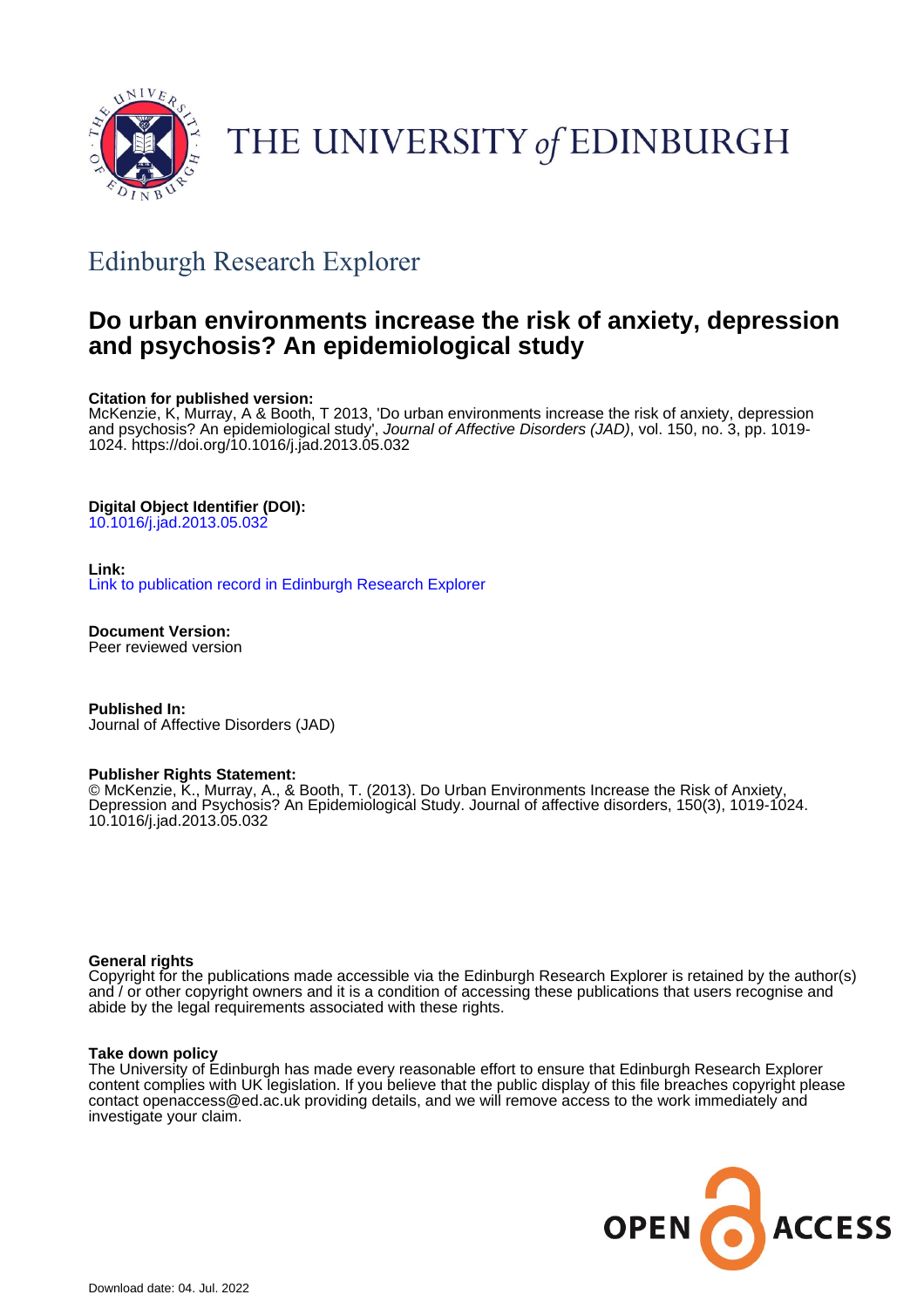**Do urban environments increase the risk of anxiety, depression and psychosis? An epidemiological study.**

Karen McKenzie,

Department of Clinical Psychology, University of Edinburgh.

Aja Murray and Tom Booth

Centre for Cognitive Ageing & Cognitive Epidemiology, Department of Psychology,

University of Edinburgh.

## **FINAL ACCEPTED MANUSCRIPT BEFORE COPY EDITING DO NOT CITE**

**Corresponding Author:** Dr. Karen McKenzie, Department of Clinical Psychology, University of Edinburgh, Teviot Place, Edinburgh, EH8 9AG, Scotland, Email: [kmckenzi@staffmail.ed.ac.uk,](mailto:kmckenzi@staffmail.ed.ac.uk) Phone: +44 (0)131 6513953 Fax: +44 (0) 131 651 3971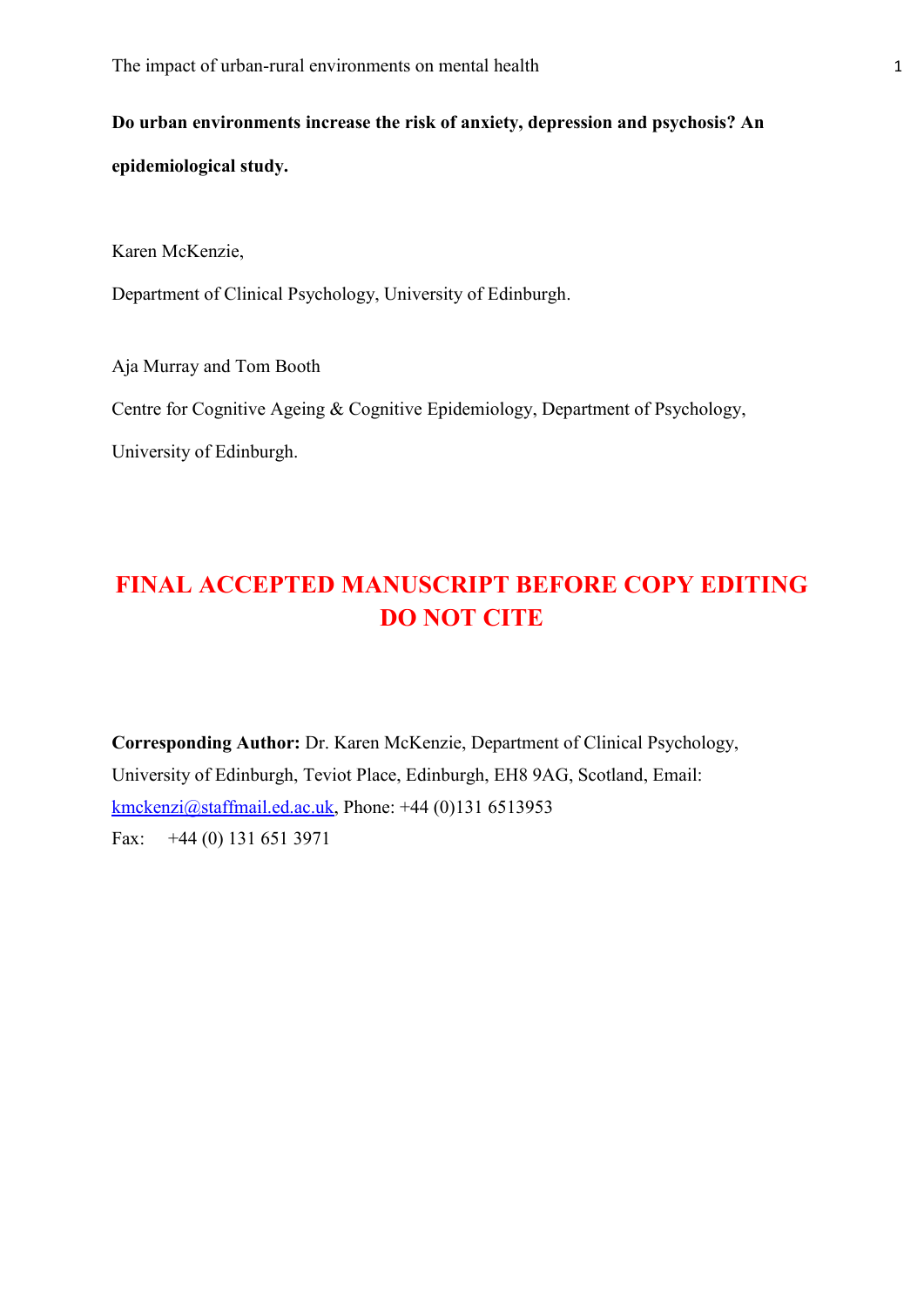## **ABSTRACT**

**Background:** The present study aimed to investigate whether there is an association between type of living environment (urban versus rural) and anxiety, depression and psychosis in the Scottish population.

**Methods:** Data were obtained from the Scottish Neighbourhood Statistics database on Scottish Index of Multiple Deprivation and Urban-Rural Classifications for 6505 data zones across Scotland. Multiple regression was used to test the association between prescriptions for psychotropic medication for anxiety, depression and psychosis, and type of living environment according to urban-rural classification, controlling for a range of socioeconomic factors.

**Results:** Urban-rural classification significantly predicted poorer mental health both before  $(\beta = -129)$  and after  $(\beta = -120)$  controlling for a large number of socio-economic variables, with more urban areas having higher rates of prescription for psychotropic medication for anxiety, depression and psychosis.

**Limitations:** The current study focussed on macro-level variables and did not include individual level data. As such, the study did not include data on individual diagnoses, but instead used drug prescriptions for anxiety, depression and psychosis as a proxy for level of affective disorders within data zones.

**Conclusion:** More urban living environments in Scotland are associated with higher rates of prescription for psychotropic medication for anxiety, depression and psychosis.

**Key words:** anxiety; depression; psychosis; urban; rural; epidemiology.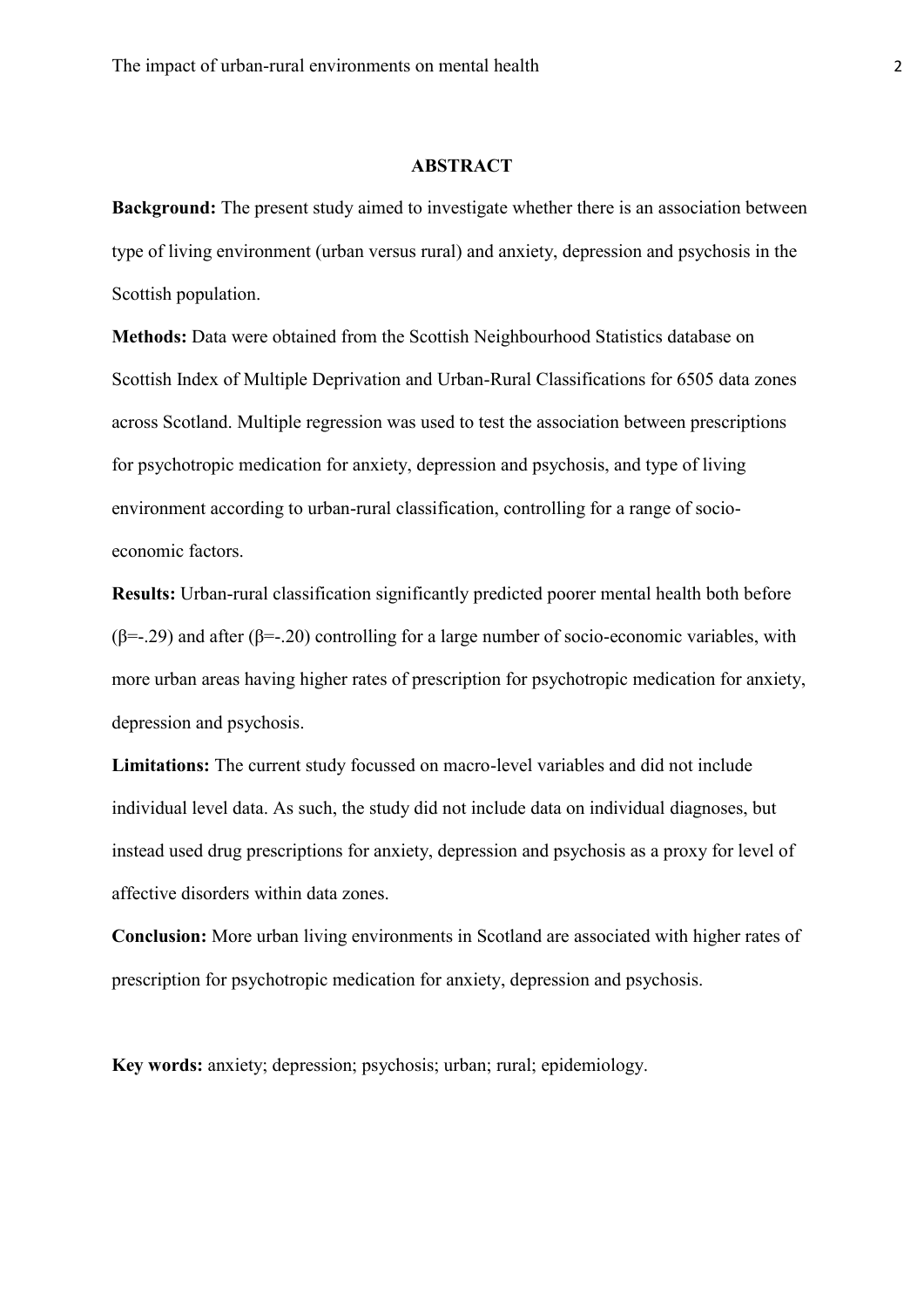### **INTRODUCTION**

Poor mental health represents a significant issue worldwide and in the UK, with approximately 16% of the population being affected at any given time-point (Foresight, 2008; Department of Health, 2009). This is a particular issue in Scotland where approximately one in six individuals have poor mental health (Audit Scotland, 2009). Scotland also has particularly high suicide rates which exceed those for the rest of the UK (Smith-Merry et al., 2009; Mok et al., 2012). In addition to the personal cost to the individual, poor mental health has significant societal and economic implications, representing a £22.5 billion a year direct cost to the English economy (McCrone et al., 2008). In Scotland, the direct and indirect costs of poor mental health are estimated to be £10.7 billion (Scottish Association for Mental Health, 2011) As a result, understanding what factors impact upon mental health at the individual and societal level is of great importance.

An important feature of modern living has been the rapid spread of urban development. Over half the world population now live in urban areas and this is predicted to rise to over 6.3 billion by 2050 (Population Division of the Department of Economic and Social Affairs of the United Nations, 2011). It is estimated that over 80% of the population in England live in urban areas (Department for Environment, Food and Rural Affairs, n/d) with similar figures being reported for Scotland (Scottish Government, 2011).Given the current and projected growth in urban living, research into understanding the potential impacts of urban versus rural living on individual mental health is becoming increasingly pertinent.

Features of urban environments have historically been suggested to be important determinants of mental health (Faris & Dunham, 1939; Dohrenwend & Dohrenwend, 1974), however, recent research studies have tended to focus on urban-rural classifications and physical health, with impacts on mental health being rather more neglected. In a recent meta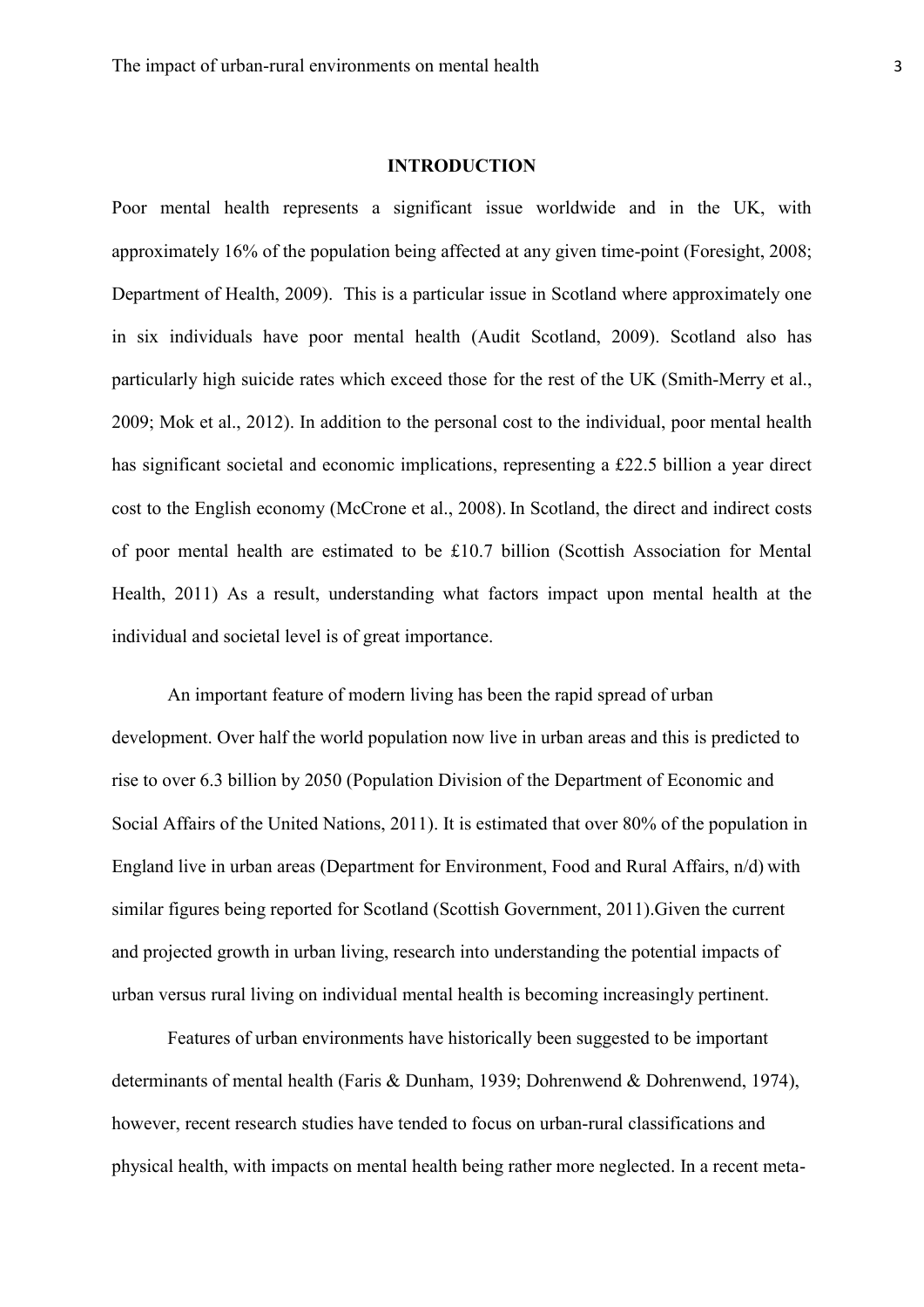analysis on prevalence rates of mood, anxiety and substance disorder, Peen et al. (2010) located only 20 studies published since 1985, of which only four (Lewis & Booth, 1994; Paykel et al., 2000; Ayuso-Mateos et al., 2001; Weich et al., 2006) contained data from the United Kingdom. Of these, only three contained any data from Scotland and none represented a total population study. Pooled odds ratios for the four studies suggested that for any disorder (OR: 1.64, 95% CI: 1.32, 2.04) and mood disorders (OR: 1.30, 95% CI: 0.93, 1.82), urban environments increased the risk of poor mental health. No specific results were provided for anxiety disorders in Great Britain, however the general trend of results across all analyses was consistent: urban environments are associated with poorer mental health.

In a British based study using data from the National Morbidity Survey, and not included by Peen et al. (2010), Paykel et al. (2003) found an increased risk of psychiatric morbidity (measured using the Clinical Interview Schedule) for those living in urban versus rural environments (OR: 1.63, *p*<.001). This effect remained significant after controlling for a large number of demographic and socio-economic variables (OR: 1.33, *p*<.05). Though failing to reach statistical significance, a similar trend was seen in comparisons across semirural versus rural environments (OR: 1.22, controlled OR: 1.14), suggesting a possible continuum from urban to rural settings. While the study of Paykel et al. included a sample of data from Scotland, it explicitly excluded the Scottish Highlands and Islands, a geographical area which represents a significant proportion of Scotland's land mass and which is predominantly rural.

A number of conceptual models have been proposed to explain the increased prevalence and risk of poor mental health in urban environments. Caracci (2008) provides a discussion of several alternatives including the urban health penalty, urban sprawl and urban health advantage models. A major focus of research into these models has been the features of urban environments which may be associated with poor mental health, such as dilapidated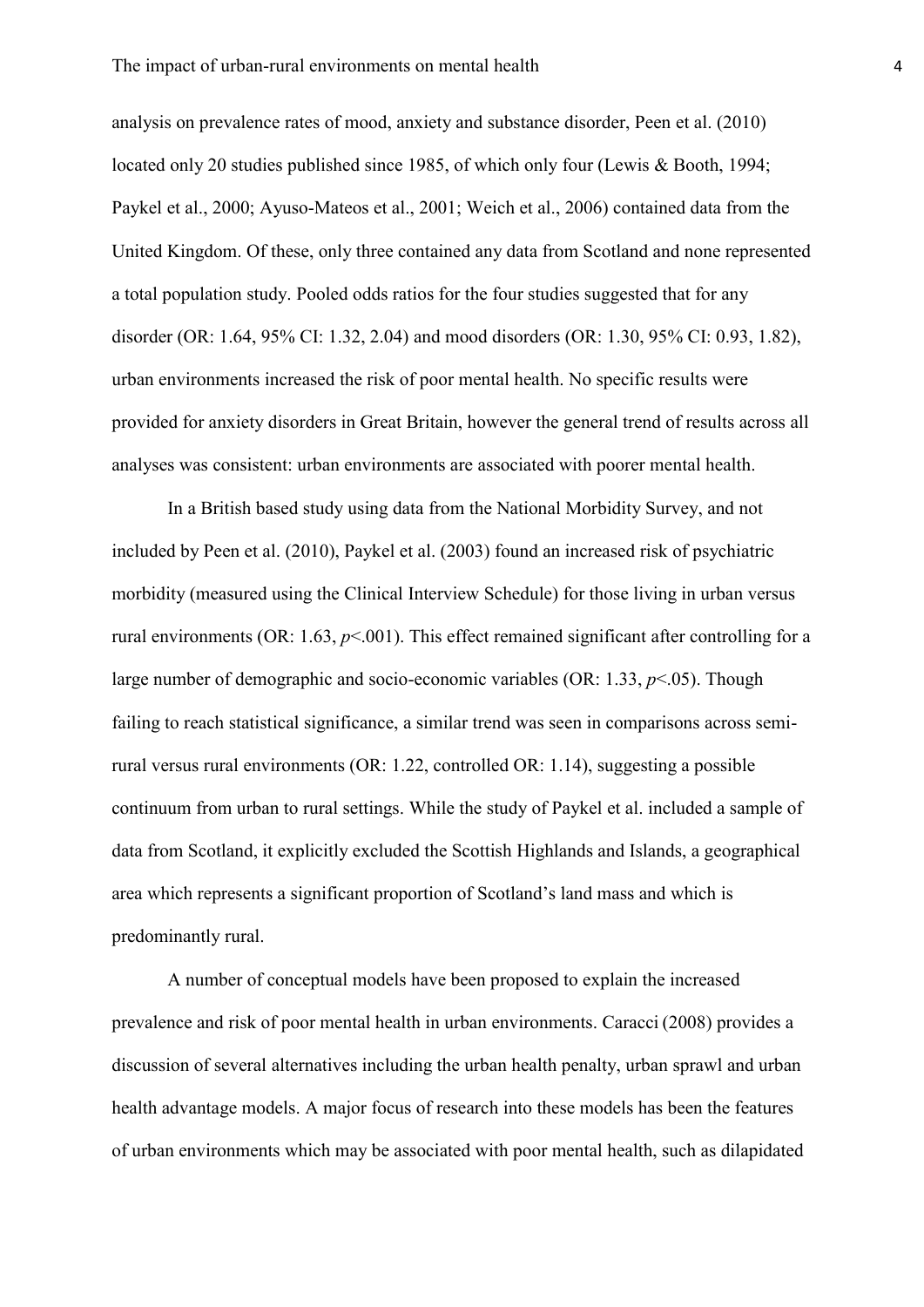or disused buildings, graffiti, and litter; many of which have been associated with increased instances of depression (Weich et al., 2002; Galeaa et al., 2005). Research in Scotland has indicated that those living in more deprived areas have a higher likelihood of living in close proximity to unpleasant environmental conditions that may constitute a risk to their physical and mental health, including sources of industrial pollution and derelict land (Fairburn et al., 2005).

As well as the impact that the actual physical environment can have on mental health, subjective perception of the quality of an area has also been suggested as being important for both physical and mental health, impacting on behaviours associated with improved health e.g. walking, (Ross, 2000) as well as factors which influence social cohesion (see Ellaway et al., 2009 for an overview). Both have been proposed as candidate mediators of the relationship between aspects of the environment and health (e.g. Groenewegen et al., 2011). Specific to Scotland, Ellaway et al., (2009) found that those who subjectively rated their living environment as being lower quality (particularly with respect to street level issues such as graffiti and environmental issues such as safe play areas) were more likely to report regularly experiencing anxiety and depression, after controlling for gender, age and class.

Another distinguishing feature between urban and rural environments may be differential access to green space i.e. space which has not been subject to development, which is open and which contains natural vegetation (Centres for Disease Control and Prevention, 2008) and which may include parks, gardens and woods. A body of research suggests that having access to green space is associated with improved mental health and can have a greater impact on mental than physical health (Ohta et al., 2007; Sugiyama et al., 2008; Maas et al., 2009; Groenewegen et al., 2011). A number of mechanisms have been proposed to explain this association, including green space as a means for reducing stress and for increasing social cohesion and support (Sugiyama et al., 2008; Stigsdotter et al., 2010; van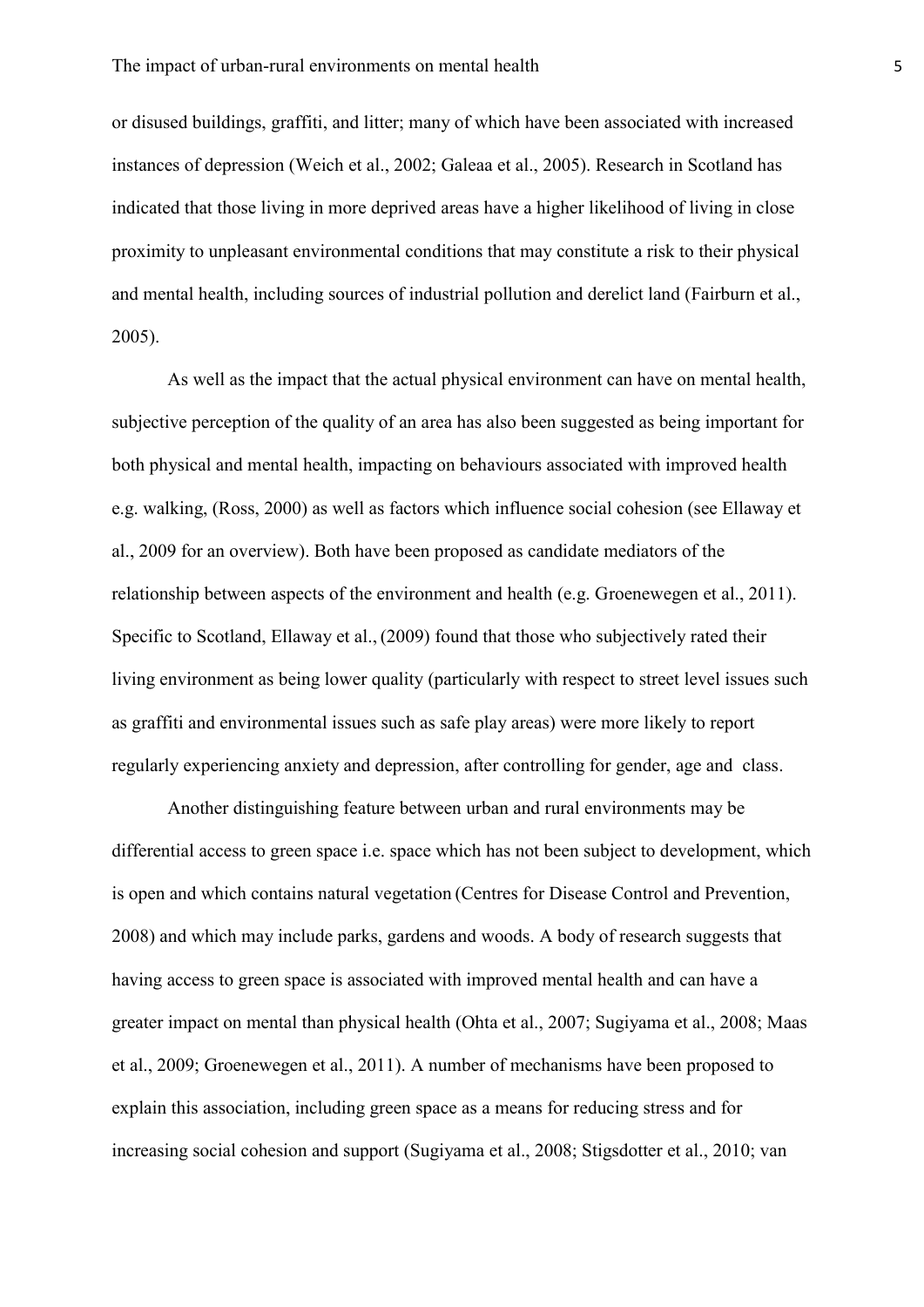den Berg et al., 2010; Thompson et al., 2012), although whether it promotes physical activity is less clear (see Groenewegen et al., 2011 for an overview).The relationship between type of living environment and health is, therefore, potentially multi-faceted.

When considering the evidence for a causal effect of urban versus rural environments on health, it is also important to consider the possible confounding effects of differences in socioeconomic status (SES) between these environments (Weich et al., 2002). There are well established associations between SES and both mental and physical health (Adler & Snibbe, 2003). Lower income is associated with poorer health within nations, even those that differ from one another in their health care systems and wealth. Within nations the association holds across the entire range of SES i.e. increments in SES are associated with differences in health irrespective of whether two highly wealthy strata of the population or two fairly impoverished strata of the population are being compared (Adler & Snibbe, 2003).

The potential entanglement of variance in SES, type of environment and health has been evidenced in work by Mitchell & Popham (2008). They found that the type of environment, specifically, exposure to green space, may act as a mediator of income related inequalities in health. They found, in an English population study, that income deprivation related differences in all cause mortality and mortality from circulatory disease were lower amongst those in the areas designated as being most green. It was these health outcomes that were hypothesised by the authors to be most modifiable by green space exposure. A potential mediating role of the environment on the income-health association complicates the situation, because it implies that not only might income affect a person's health directly, it may do so indirectly through the type of living environment that they find themselves in. Therefore, SES may not only confound the association between environment and mental health, it may also be correlated with mental health because of it effect on selecting individuals into environments of different qualities.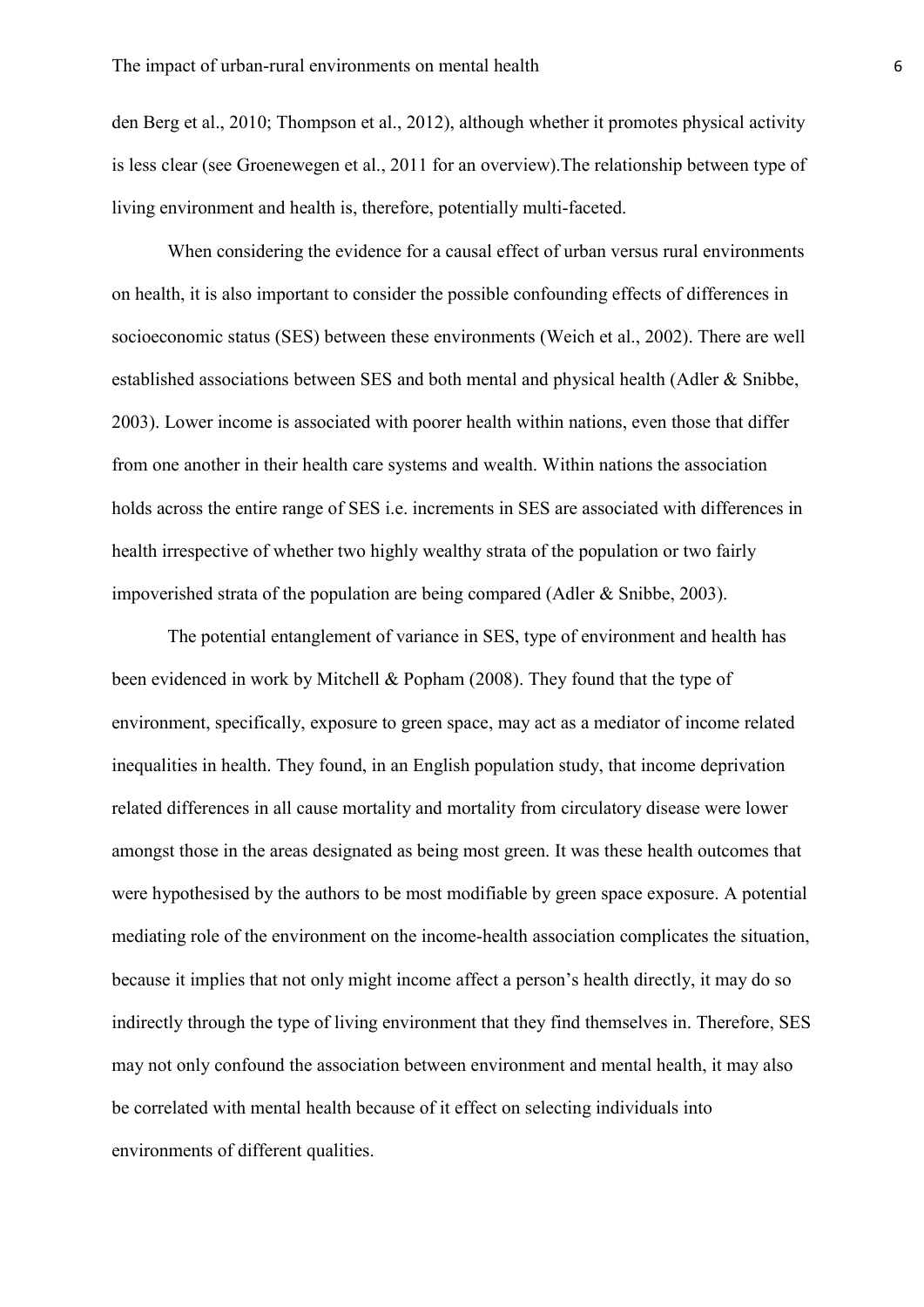These different strands of research suggest that important relationships may exist between health, SES and type of living environment. Factors that appear to be important in relation to the latter include where it lies on the urban-rural continuum, the extent to which it includes green space and both the actual and perceived quality of the environment. These potential relationships may be particularly pertinent to the Scotland, where it has been found that those living in more socio-economic deprived areas have a greater likelihood of exposure to environment related health risks such as derelict land (Fairburn et al., 2005).

## **Aims of study**

The primary aim of the current study is to investigate, using data on the total Scottish population, whether the urban-rural status of areas of Scotland is predictive of mental health, controlling for multiple aspects of SES. There have been very few epidemiological studies in the UK examining the relation between urban-rural features and mental health and no total population studies in Scotland. The geographical landscape (Scottish Government, 2011), the pattern of deprivation (Fairburn et al., 2005), and significant mental health issues in Scotland (Scottish Association for Mental Health, 2011) as well as the fact that the results obtained from one country cannot necessarily be generalised to other countries (Richardson et al., 2010) provides a rationale for conducting such research in Scotland.

## **METHODS**

### **Ethics**

Ethical approval for the project was obtained from the authors' educational institution.

## **Database**

All data were extracted from the Scottish Neighbourhood Statistics database [\(http://www.sns.gov.uk/\)](http://www.sns.gov.uk/). The database provides information for all of Scotland from local authority level to small data zone level (which range between 500 and 1,000 residents**),**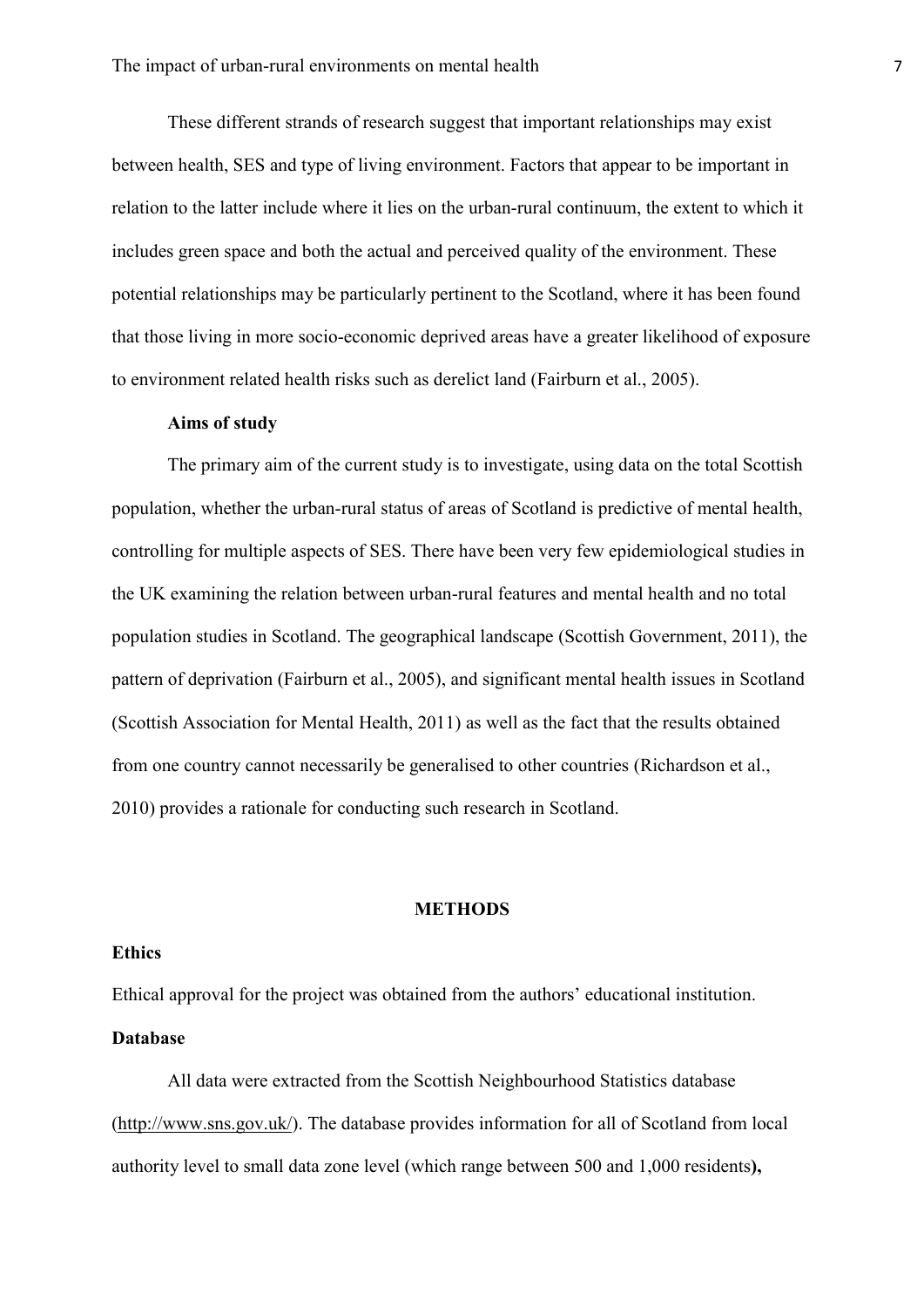covering a total population of 5194000. Included in the database are data from the Scottish Index of Multiple Deprivation (SIMD: Scottish Government, 2009). Data for the current study are taken from SIMD 2009, which includes data collected between 2004 and 2008. The database provides a relative measure of deprivation for 6505 data zones (here referred to as settlements). The SIMD contains multiple measures of deprivation described below.

The key independent variable in the current study is the urban-rural classification (described below) of each of the 6505 data zones from the Scottish Neighbourhood Statistics database.

#### **Measures**

## *Urban-rural classification*

Settlements were assigned an urban-rural classification based on two main criteria: their population size and their remoteness/accessibility. Classification formed six ordered categories, the definitions ranging from large urban areas (settlements of over 125,000 people) to remote rural areas (with a population of under 3000 people and with a driving time of over half an hour to a settlement with a population of 10000 or more). For further information on these categories and how the information for assigning settlements to categories, see

http://www.scotland.gov.uk/Topics/Statistics/About/Methodology/UrbanRuralClassification. Urban-rural classification for the years 2009-2010 were used in analyses. These correlated at greater than *r*= .99 with urban-rural classification for the years 2007-2008.

## *Settlement mental health*

Settlement mental health was operationalized as the estimated proportion of the population prescribed drugs for anxiety, depression or psychosis in 2007, as described in SIMD 2009. The proportion of prescribed drugs provides an objective measure of the volume of mental health conditions within a settlement, and is not contingent on self-reports of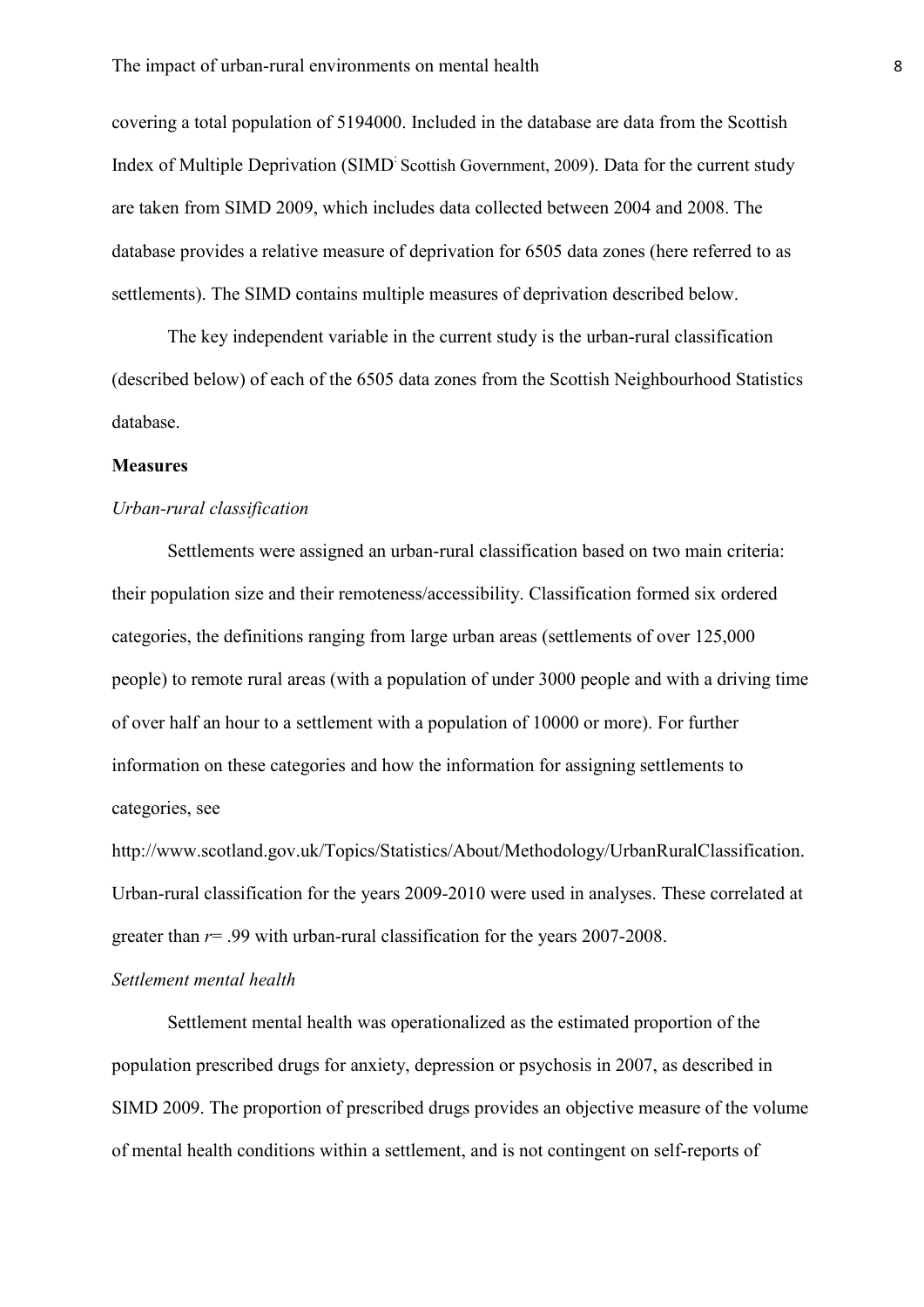mental status. This is one indicator of the Health Deprivation index domain used to estimate the SIMD of a settlement.

#### *Socioeconomic status covariates*

SES measures were also included in the analysis with the aim of controlling for any confounding influence of SES on the association between urban-rural classification and settlement mental health. Here we use the six subscales scores of the total SIMD score as SES covariates. Individual subscales were preferred to the total score in order to examine the individual covariate effects of different components of SES. Each subscale is in itself constructed from a number of different variables. These are summarised in Table 1. The remaining variables used to construct the Health Deprivation index domain were also included as covariates.

## INSERT TABLE 1 HERE

## **Statistical Analysis**

Data were treated as continuous for analyses. Usually, a minimum of five ordered categories are required to justify treating data as continuous (e.g. see Rhemtulla et al., 2012) and each of the measures in the present study had at least six.

Data were analysed using linear multiple regression. We estimated three models. In Model 1, settlement mental health was regressed on the urban-rural classification of the region. In Model 2, we examined the effect of controlling for SES by regressing settlement mental health on urban-rural classification plus a number of covariates designed to control for differences in SES. These covariates were statistically controlled by using simultaneous entry of all predictors.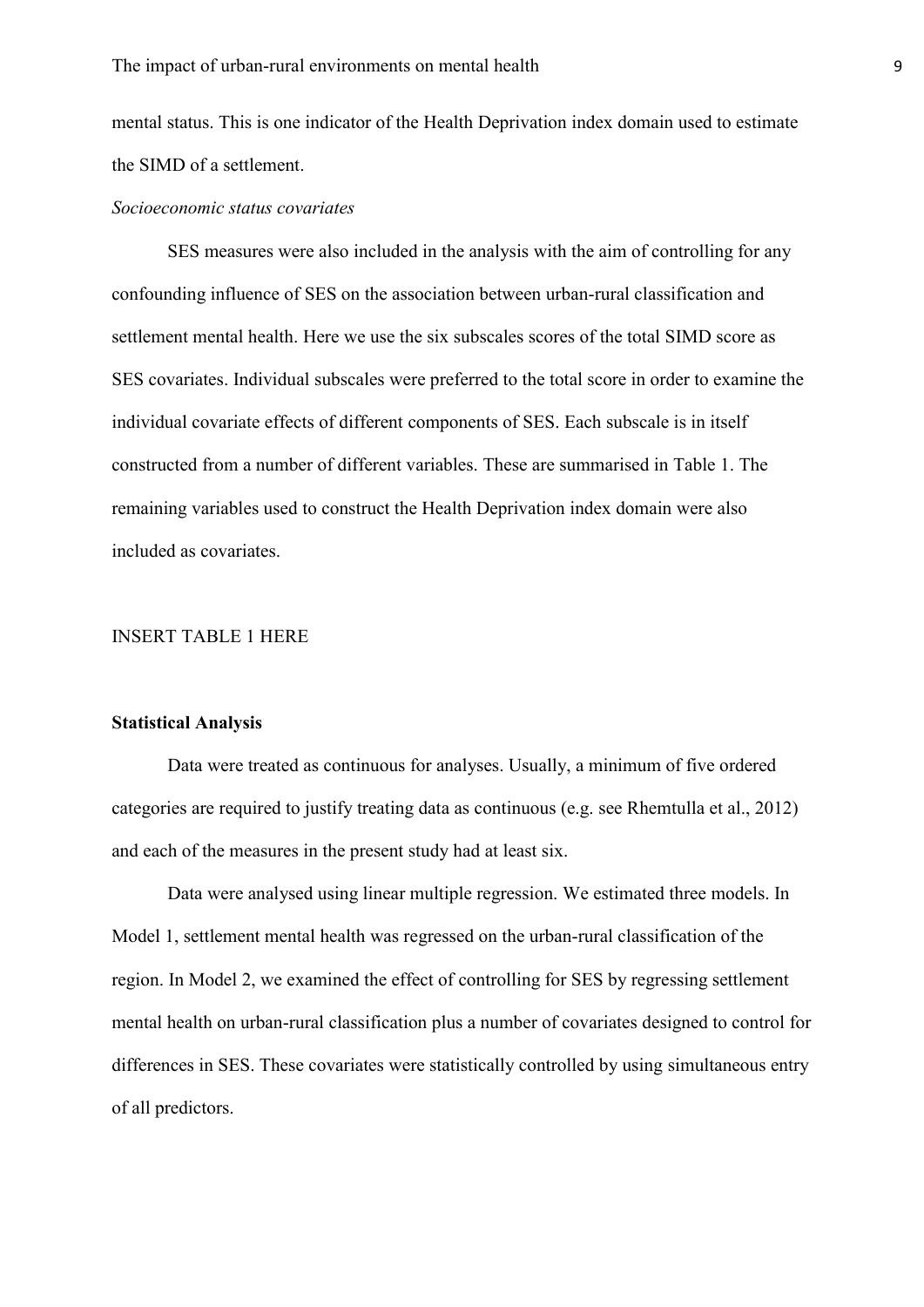As the data for each settlement represented an aggregate estimate across all members of its population, settlements of smaller size would be expected to yield estimates with larger sampling errors. In order to control for this effect we estimated a third model (Model 3) in which settlement mental health was regressed on both urban-rural classification and SES covariates but the contribution of each settlement to the regression model estimates was weighted by the square root of its population size in the year 2009 (the same year for which the SIMD data were calculated). This was in order to reflect the fact that the standard error of a sample estimate is proportional to the square root of the sample size. This procedure can be used in the present analysis to observe the effect of weighting cases by population size on the magnitude and direction of regression coefficients but does not produce accurate standard errors for them. Only regression coefficients are, therefore, reported for the case weighted model.

In any statistical analysis, it is important to ensure that observed patterns of association are not due mainly to a small number of highly influential cases (Pek & MacCallum, 2011). Influential cases are not synonymous with outlying cases, as influential cases are not necessarily outliers and outliers may not be influential cases, and it is the latter to which model parameter magnitudes are especially sensitive (Pek & MacCallum, 2011). Models were, therefore, checked for influential cases as identified by Cook's distances of greater than one (Field, 2005).

It was not necessary to take steps to address missing data as complete data were available for all variables used in the analysis.

#### **RESULTS**

Table 2 shows the weighted mean percentage of the population prescribed drugs for anxiety, depression or psychosis in each category of urban-rural classification. It shows that as the environment becomes more urban, prescription percentages decrease. To investigate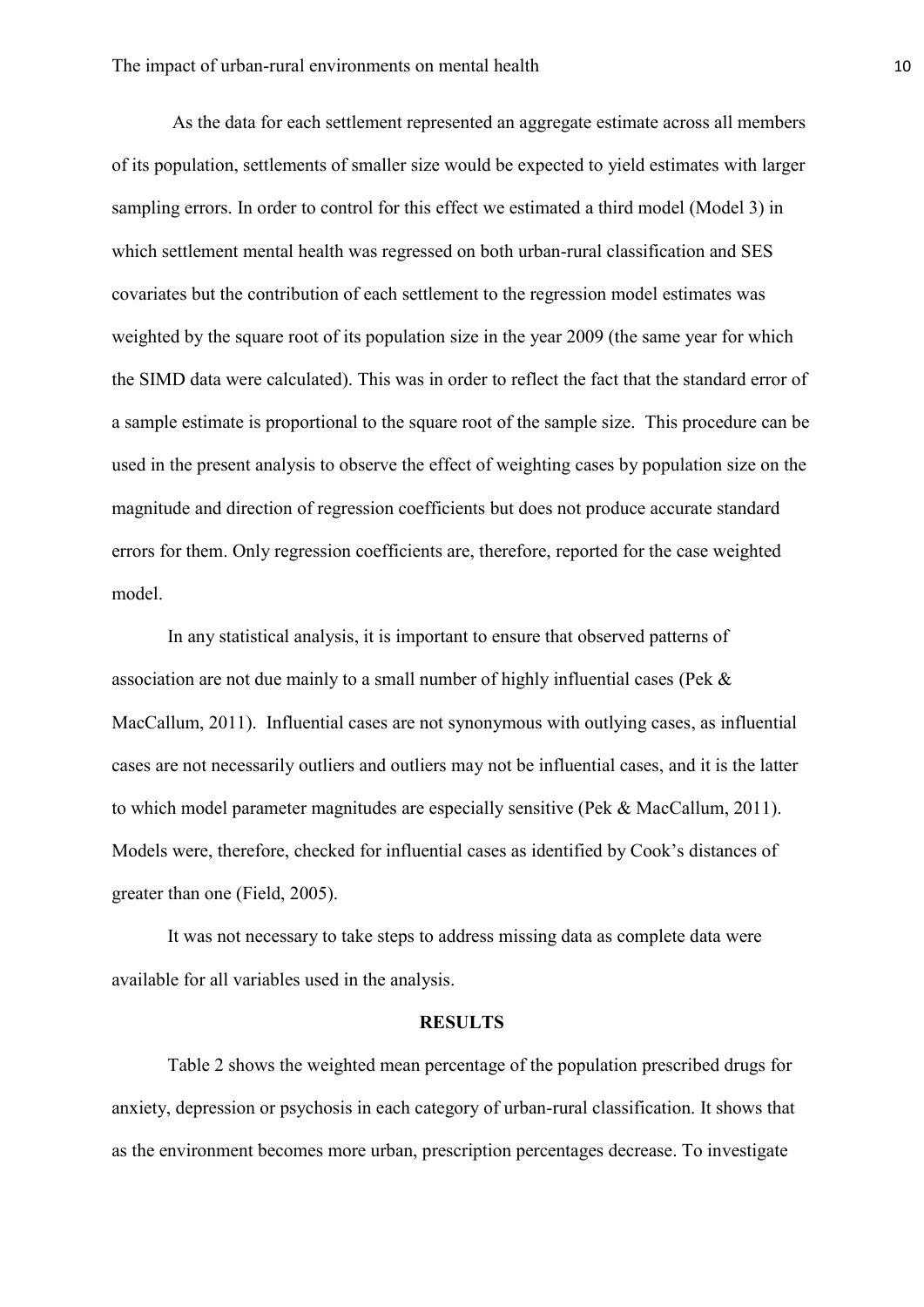whether this association could be explained by socio-economic confounders, we estimated a series of multiple regression models.

INSERT TABLE 2 HERE

Regression coefficients for the urban-rural classification as a predictor of the estimated proportion of the population being prescribed drugs for anxiety, depression or psychosis are provided in Table 3. Shown are coefficients both without SES covariates (Model 1) and controlling for the SES covariates (Model 2). In Model 1, a settlement's urban-rural classification significantly predicted the prescription of drugs for depression, anxiety and psychosis ( $\beta$ =-.29,  $p$ <.001). The direction of the association indicated that the more rural settlements have fewer prescriptions of drugs for depression, anxiety and psychosis. The association was attenuated in Model 2 after including SES covariates (*Δβ*= - .09) but remained statistically significant (*β=*-.20, *p<*0.01). A number of the SES covariates had significant effects in Model 2, the largest being Comparative Illness (*β=*.49), Employment Deprivation (*β=*-.40) and Income Deprivation (*β=*.17). In Model 3 in which cases were weighted by settlement size, there was no change in the regression coefficient estimating the association between urban-rural classification and the prescription of drugs for depression, anxiety and psychosis. There were also no influential cases identified, suggesting that the model was not sensitive to the presence of a small number of cases with a large impact.

#### INSERT TABLE 3 HERE

## **DISCUSSION**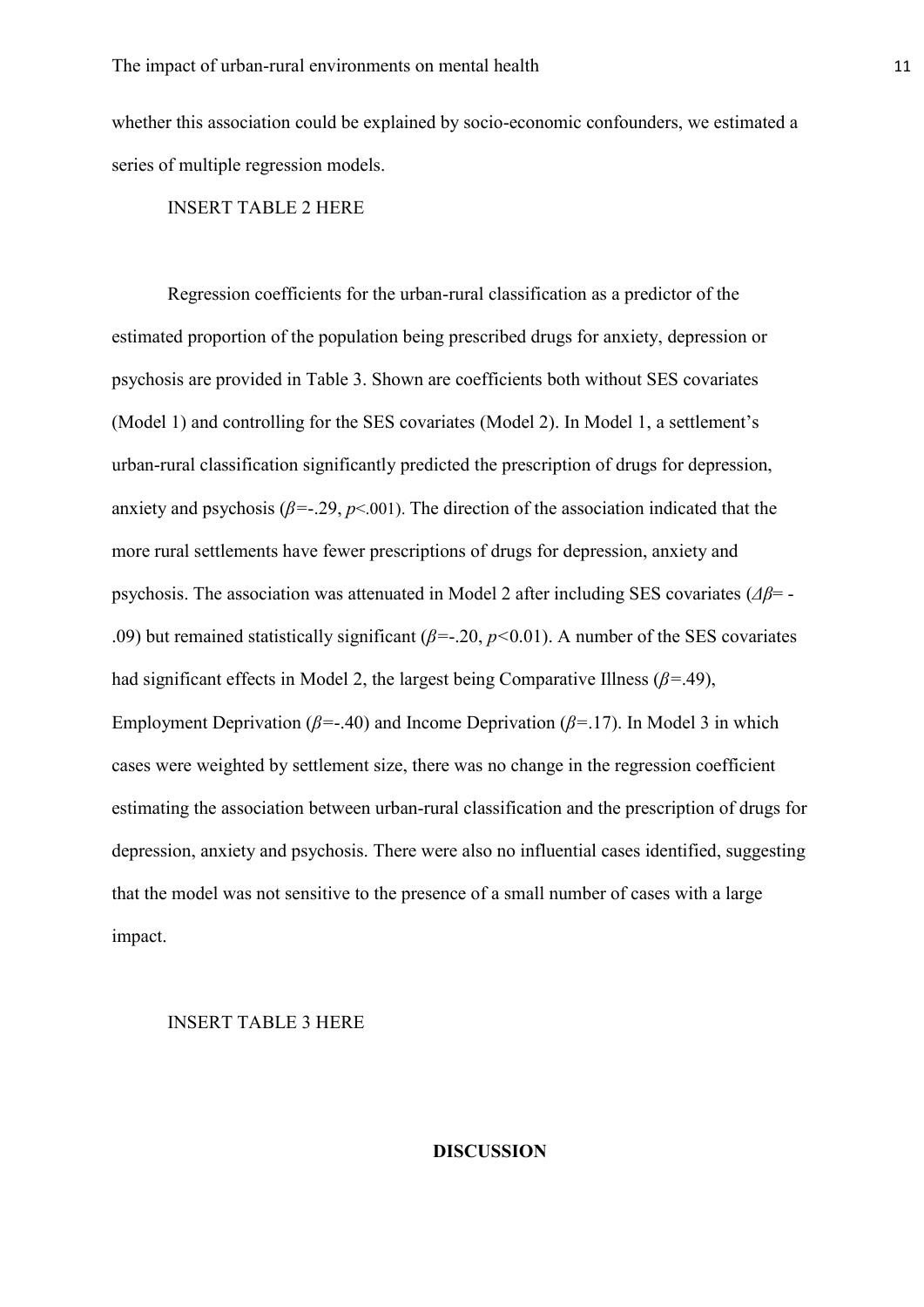The aim of the present study was to explore the association between type of living environment and mental health, as indicated by prescriptions for psychotropic medication for anxiety, depression and psychosis at a population level in Scotland. The study found that, after controlling for multiple measures of SES, the urban-rural classification of Scottish settlements was a significant predictor of estimated mental health. In large sample sizes such as in the present study, even trivially small effects can be statistically significant, therefore, it is necessary to consider the magnitude of the observed effect and whether it represents an effect that is likely to be of practical significance. Although what constitutes an effect size of a magnitude indicating a potentially important effect in different fields is somewhat subjective and will depend on the specific research question (Kelley & Preacher, 2012), we would argue that this size of effect is, in the context of epidemiological research large enough to be considered potentially important. For example, many epidemiological associations which are considered to be important have shown beta coefficients smaller than this, such as the association between smoking and cognitive decline in older adulthood (Anstey et al., 2007).

The exact mechanisms by which living environment influences mental health are unknown, but the recognition that multiple factors may contribute individually and in interaction with each other has led to the development of an integrated explanatory model. Galea et al. (2005) propose a conceptual framework which suggests that health is a function of urban living conditions which are composed of factors such as population demographics, the physical and social environment and infra-structure of formal and informal health and social services. These in turn are shaped by global, national and local factors, such as government and local policy, demographic and economic changes. Caracci (2008) has proposed ways in which this model can help to capture the complexity of the relationship between health and living environment. It is suggested that it can facilitate interventions at a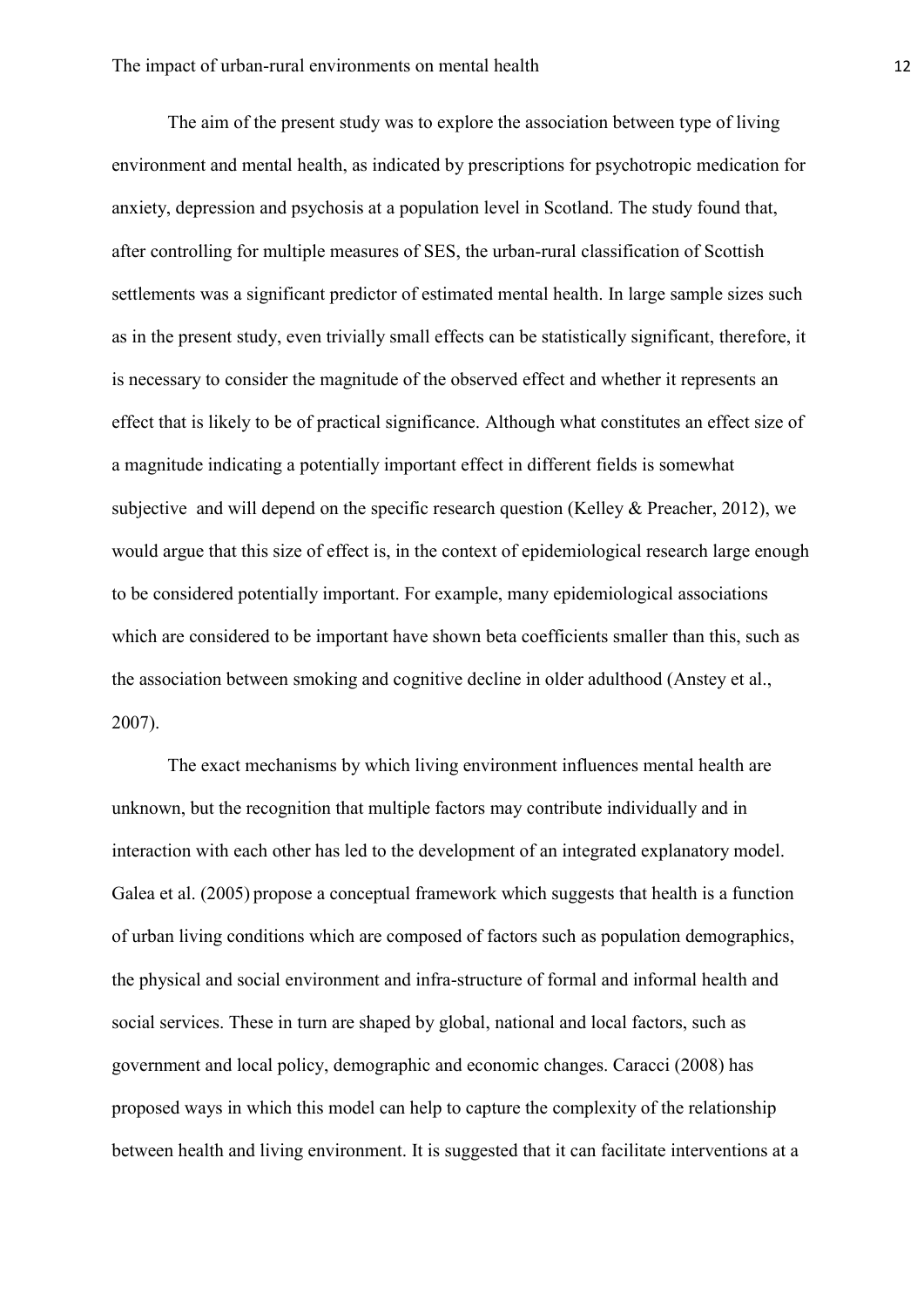range of points in the model including changing the social environment (Dalgard &Tambs, 1997) and targeted public health interventions (Freudenberg, 2000).

An important feature which distinguishes urban and rural living, and which has been researched with respect to its mental health benefits, is green space. Overall, the available research suggests that living in a green environment can have a positive impact on mental health (Ohta et al., 2007; Sugiyama et al., 2008; Maas et al., 2009). The extent to which differences in access to green space might underpin the relationship found between mental health and living environment in the present study can, however, only be speculated on as, while Pretty et al. (2005) note that 'urban settings by definition have less nature than rural ones' (p9), the extent to which green space was available, and accessed within each data zone, and its actual and perceived quality were not directly measured in the present study. Obtaining reports of the quality of green space and of the urban versus rural environments more generally may be especially important. Mitchell & Popham (2007) found that having more green space was actually related to *poorer* health in lower income suburban areas, but suggested that the green space in question may have been of lower quality and not aesthetically pleasing to residents. Unfortunately we were unable to differentiate between pleasant and unpleasant urban and rural environments in the present study.

The fact that the present study controlled for many other settlement level factors which are hypothesised to impact on health, such as socio-economic and deprivation indices, however, suggests that the extent of accessible green space in an environment may be an important remaining explanation for the association. As such, encouraging those with mental health problems to access high quality green space may represent a potential cost-effective intervention, which has minimal, if any, side effects and which would not require a wait for specialist intervention. Further research on the relationship of access to green space on the mental health of the Scottish population and in clinical populations is needed to assess the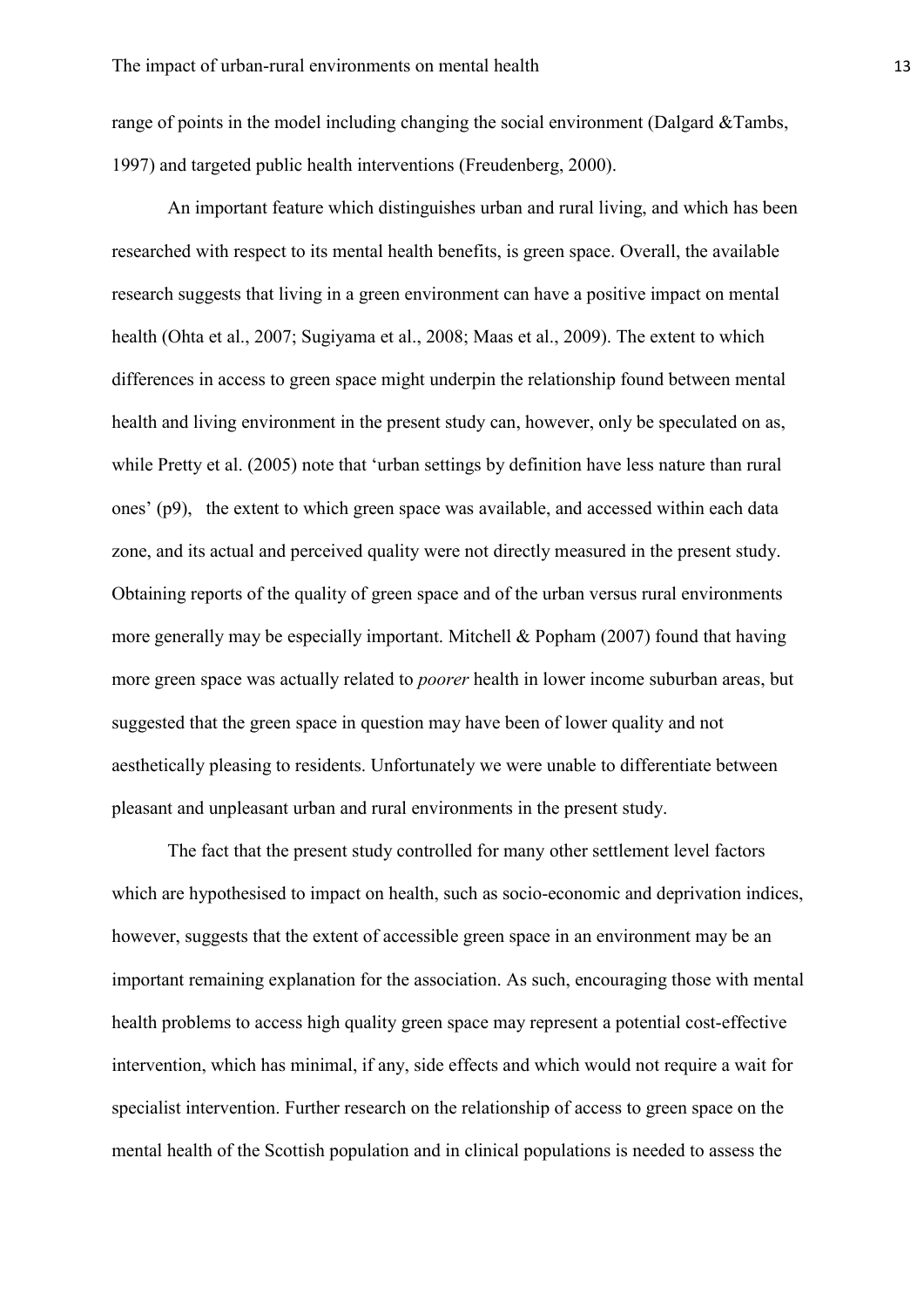impact of type and extent of exposure to green space on the range of mental health problems.

## **Limitations**

The present study represented a national population study with a very large sample which controlled for a number of indices of SES. It is, however, acknowledged that any population is subject to a range of environmental factors at any given time (Richardson et al., 2009) which may impact singly or in combination on mental health. In this context the study had a number of limitations. As a population study it was unable to identify and control for a number of individual level factors such as gender, disability, ethnicity and age. Further, the primary focus of the current study is the macro level environment of urban versus rural living and, as has been noted by Weich et al. (2002) the broad contextual features of environments (urban-rural) should not be equated to individual demographic or socio-economic factors. In addition, we were unable to assess actual and individuals' perception of the quality of their environment, which have previously been found to be important influences on mental health (Fairburn et al., 2005; Ellaway et al., 2009). Another limitation of not having individual level data is that we could not control for selection bias, in particular, that those with better mental health elected to live in more rural locations Finally, because we had only cross-sectional data, we could not assess the impact of living environment over time.

While the study avoided the potential limitation of relying on subjective self- report measures of mental health, the use of prescriptions for anxiety, depression and psychosis as an indirect measure of population mental health, rather than a direct measure according to diagnosis, also has problems. As Mok et al. (2012) note, drug prescribing may simply represent demand and supply of medication, prescribing patterns, or availability of alternative interventions such as psychological interventions. Previous studies have, however, used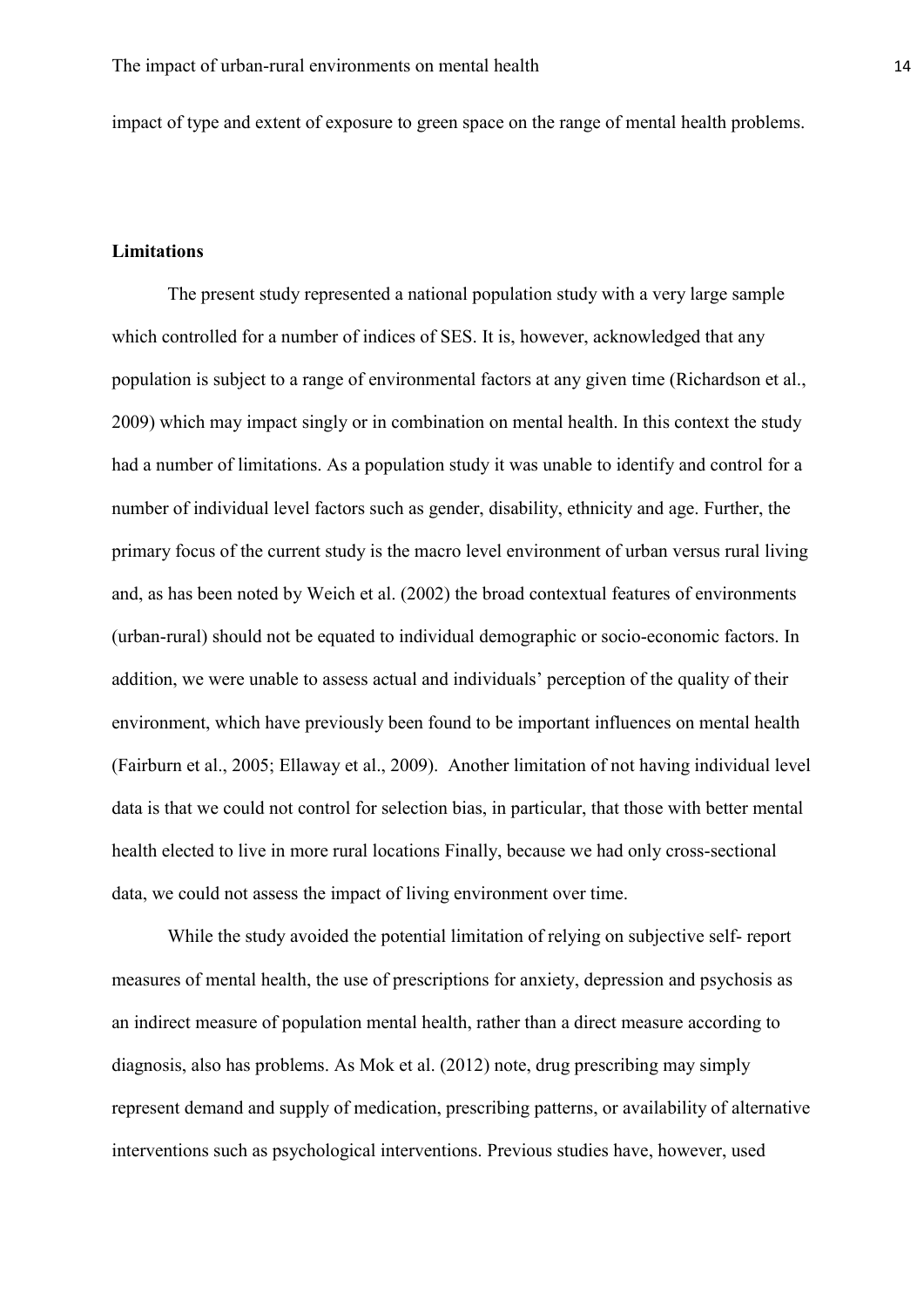prescriptions for psychotropic medication as a proxy for mental health (Mok et al., 2012) and it is used as such within both the Scottish (Scottish Index of Multiple Deprivation, 2009) and English (English Indices of Deprivation, 2010) indices for multiple deprivation. In addition, research has suggested that prescribing patterns for antidepressants are consistent with more direct measures of mental illness e.g. psychiatric admissions (Centres for Disease Control and Prevention, 2008).

Further, although the present study has the advantage of being able to control for the possible confounding influence of differences in SES status between urban and rural settings, these differences have been demonstrated to be complex (Amato & Zuo, 1992). For example, car ownership may be considered essential in rural communities, irrespective of income, rather than being an indicator of a particular socio-economic status (Watt et al., 1994). In addition, despite the general balance of research evidence, including our own results, suggesting that urban, not rural, living to be the biggest detriment to mental health and wellbeing, it is important to acknowledge that aspects of rural living may also contribute to poor mental health. For example, studies in Dumfries (Scotland) by McCreadie and colleagues, discussed by Philo et al. (2003), highlight the potentially detrimental impact of social isolation in rural communities.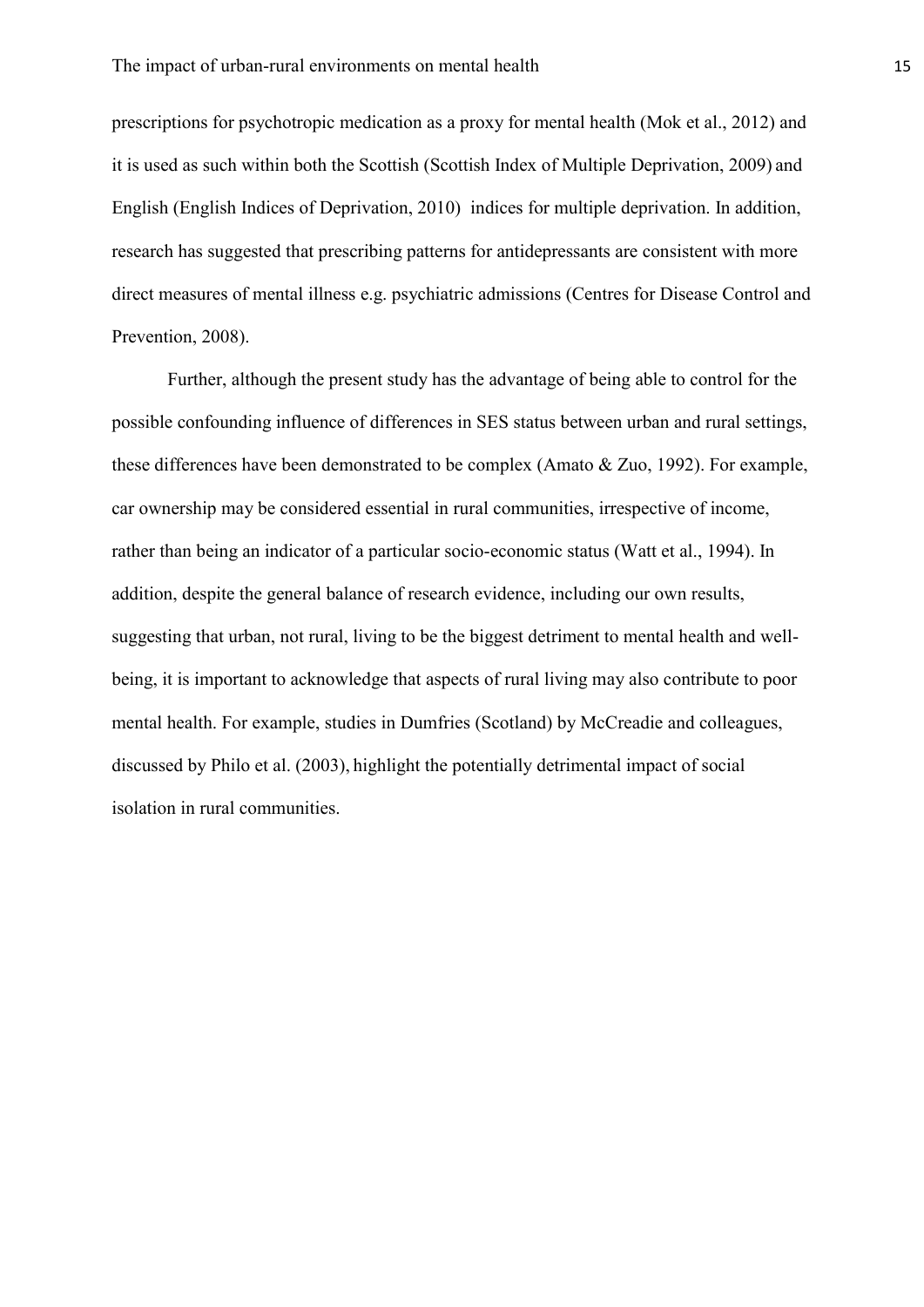## **REFERENCES**

- Adler, N.E., Snibbe, A.C. 2003.The role of psychosocial processes in explaining the gradient between socioeconomic status and health. Cur Dir Psychol Sci 12, 119-123.
- Amato, P.R., Zuo, J. 1992. Rural poverty, urban poverty, and psychological well-being. Sociology Quarterly 33, 229-240.
- Anstey, K.J., van Sanden, C., Salim, A., O'Kearney, R. 2007. Smoking as a risk factor for dementia and cognitive decline: A meta-analysis of prospective studies. Am J Epidemiol 166, 367-378.
- [Ayuso-Mateos,](http://www.ncbi.nlm.nih.gov/pubmed?term=Ayuso-Mateos%20JL%5BAuthor%5D&cauthor=true&cauthor_uid=11581110) J.L., [Vázquez-Barquero,](http://www.ncbi.nlm.nih.gov/pubmed?term=V%C3%A1zquez-Barquero%20JL%5BAuthor%5D&cauthor=true&cauthor_uid=11581110) J.L., [Dowrick,](http://www.ncbi.nlm.nih.gov/pubmed?term=Dowrick%20C%5BAuthor%5D&cauthor=true&cauthor_uid=11581110) C., [Lehtinen,](http://www.ncbi.nlm.nih.gov/pubmed?term=Lehtinen%20V%5BAuthor%5D&cauthor=true&cauthor_uid=11581110) V., [Dalgard,](http://www.ncbi.nlm.nih.gov/pubmed?term=Dalgard%20OS%5BAuthor%5D&cauthor=true&cauthor_uid=11581110) O.S., [Casey,](http://www.ncbi.nlm.nih.gov/pubmed?term=Casey%20P%5BAuthor%5D&cauthor=true&cauthor_uid=11581110) P., [Wilkinson,](http://www.ncbi.nlm.nih.gov/pubmed?term=Wilkinson%20C%5BAuthor%5D&cauthor=true&cauthor_uid=11581110) C., [Lasa,](http://www.ncbi.nlm.nih.gov/pubmed?term=Lasa%20L%5BAuthor%5D&cauthor=true&cauthor_uid=11581110) L., [Page,](http://www.ncbi.nlm.nih.gov/pubmed?term=Page%20H%5BAuthor%5D&cauthor=true&cauthor_uid=11581110) H., [Dunn,](http://www.ncbi.nlm.nih.gov/pubmed?term=Dunn%20G%5BAuthor%5D&cauthor=true&cauthor_uid=11581110) G., [Wilkinson,](http://www.ncbi.nlm.nih.gov/pubmed?term=Wilkinson%20G%5BAuthor%5D&cauthor=true&cauthor_uid=11581110) G. 2001. Depressive disorders in Europe: prevalence figures from the ODIN study. Br J Psychiatry 179, 308–316.
- Audit Scotland. 2009. Overview of Mental Health Services. [http://www.audit](http://www.audit-scotland.gov.uk/docs/health/2009/nr_090514_mental_health.pdf)[scotland.gov.uk/docs/health/2009/nr\\_090514\\_mental\\_health.pdf](http://www.audit-scotland.gov.uk/docs/health/2009/nr_090514_mental_health.pdf) Accessed March 2013.
- Caracci, G. 2008. General concepts of the relationship between urban areas and mental health. Current Opinions in Psychiatry 21, 385–390.
- Centres for Disease Control and Prevention (CDC). 2008. Healthy Places Terminology [http://www.cdc.gov/healthyplaces/terminology.htm.](http://www.cdc.gov/healthyplaces/terminology.htm) Accessed October 2012.
- Dalgard, O.S., Tambs, K. 1997.Urban environment and mental health. A longitudinal study. Br J Psychiatry 171, 530–536.
- Department for Environment, Food and Rural Affairs (n/d). The rural-urban definition. <http://www.defra.gov.uk/statistics/rural/what-is-rural/rural-urban-definition/> Accessed  $16^{th}$  August 2012.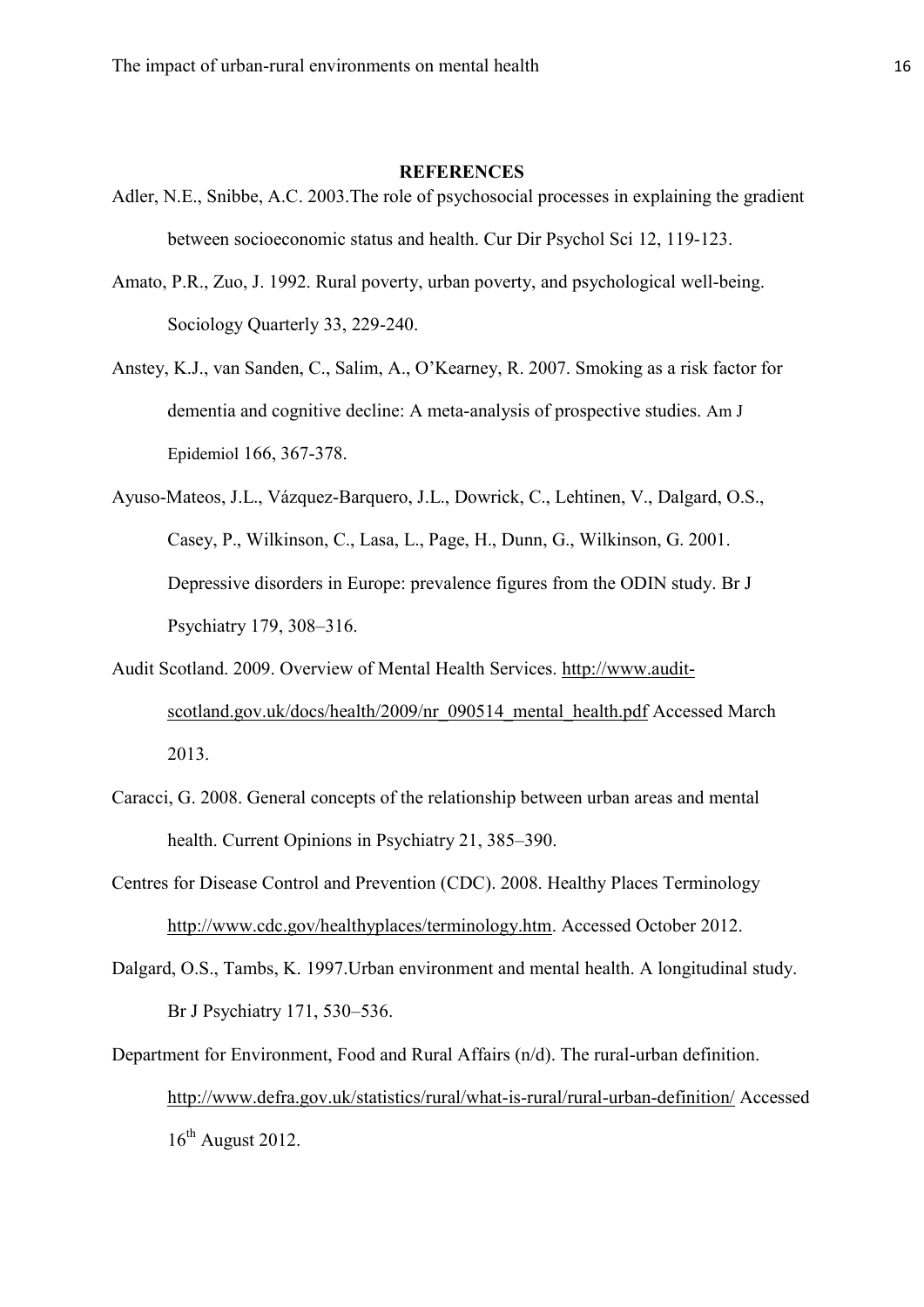- Department of Health. 2009. Healthy Lives, Brighter Futures: The Strategy for Children and Young People's Health. Department for Children, Schools and Families: London.
- Dohrenwend, B.P., Dohrenwend, B.S. 1974. Psychiatric disorders in urban settings. In: G. Caplan (Ed), American Handbook of Psychiatry. Volume II, 2<sup>nd</sup> edition. Basic Books: New York.
- Ellaway, A., Morris, G., Curtice, J., Robertson, C., Allardice, G., Robertson, R. 2009. Associations between health and different types of environmental incivility: A Scotland-wide study. Public Health 123, 708-713.

English Indices of Deprivation 2004, 2007, 2010. http://www.communities.gov.uk/ communities/research/indicesdeprivation/ Accessed October 2012.

- Fairburn, J., Walker, G., Smith, G., Mitchell, G. 2005. Investigating environmental justice in Scotland: links between measures of environmental quality and social deprivation. SNIFFER: Edinburgh.
- Faris, R., Dunham, H. 1939. Mental disorders in urban areas. University of Chicago Press: Chicago.
- Field, A. 2005. Discovering statistics using SPSS (2nd ed.) Sage: London.
- Foresight. 2008. Mental Health Future Challenge. Government Office of Science: London.
- Freudenberg, N. 2000. Health promotion in the city. A review of current practice and future prospects in the United States. Annu Rev Public Health 21, 473–503.
- Galeaa, S., Freudenbergc, N., Vlahov, D. 2005. Cities and population health. Soc Sci Med 60, 1017–1033.
- Groenewegen, P.P., van den Berg, A.E., Maas, J., Verheij, R.A., de Vries, S. 2011. Is a green residential environment better for health? If so, why? Ann Assoc Am Geogr 40, 1-8.
- Kelley, K., Preacher, K.L. 2012. On effect size. Psych Methods 17, 137-152.
- Lewis, G., Booth, M. 1994. Are cities bad for your mental health? Psychol Med 24, 913–915.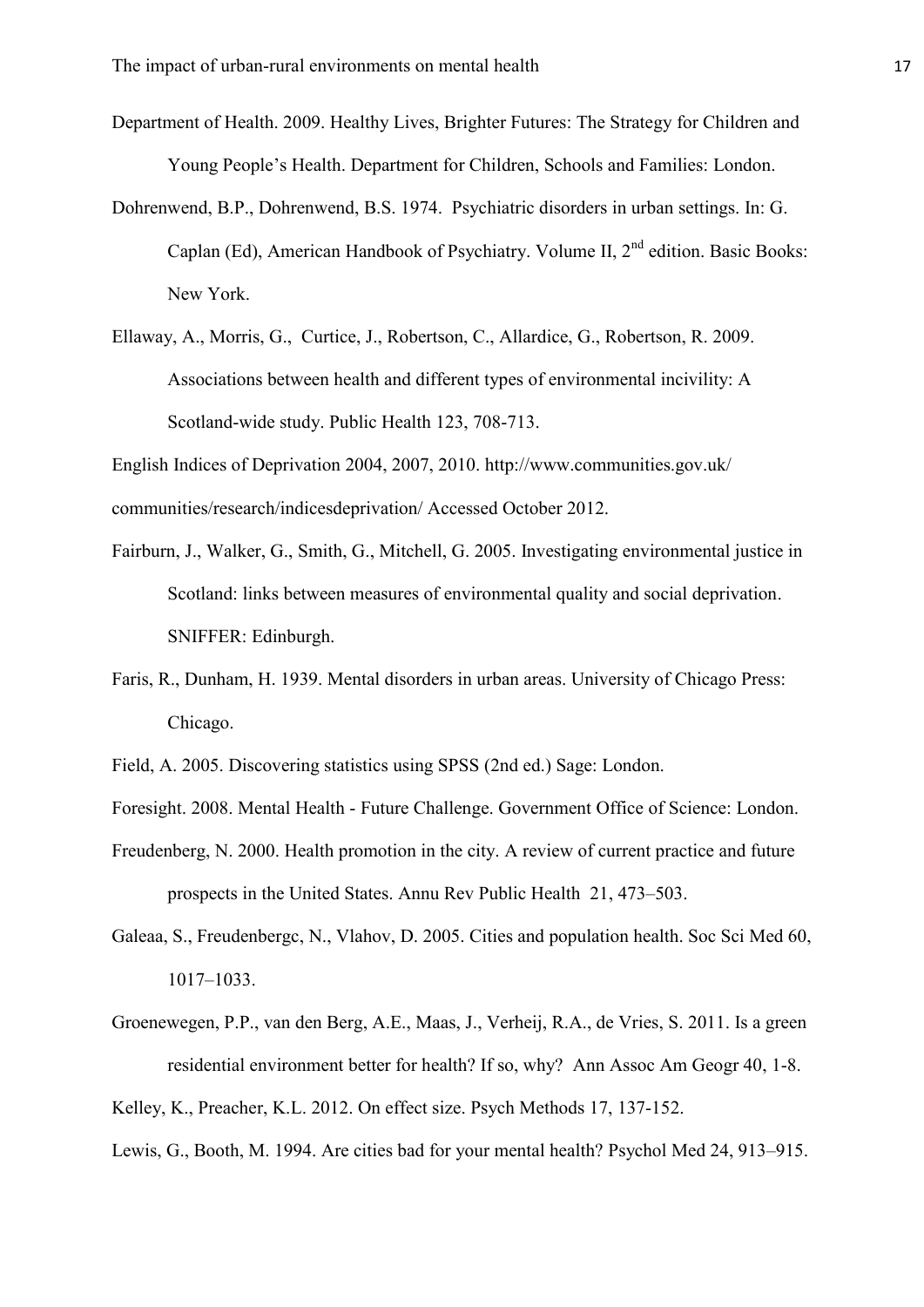- Maas, J., Dillen, S.M.E., van Verheij, R.A., Groenewegen, P.P. 2009. Social contacts as a possible mechanism behind the relation between green space and health. Health Place 15, 586-595.
- McCrone, P., Dhanasiri, S., Patel, A., Knapp, M., Lawton-Smith, S. 2008. Paying the price: The cost of mental health care in England to 2026. King's fund: London
- Mitchell, R.,Popham, F. 2007. Greenspace, urbanity and health: relationships in England. J Epidemiol Community Health 61**,** 681-683 doi:10.1136/jech.2006.053553
- Mitchell, R., Popham, F. 2008.Effect of exposure to natural environment on health inequalities: an obervational population study. The Lancet 372, 1655-1660.
- Mok, P.L.H., Leyland, A.H., Kapur, N., Windfuhr, K., Appleby, L., Platt, S., Webb, R.T. 2012. Why does Scotland have a higher suicide rate than England? An area-level investigation of health and social factors. J Epidemiol Community Health doi:10.1136/jech-2011-20085.
- [Ohta,](http://www.ncbi.nlm.nih.gov/pubmed?term=Ohta%20M%5BAuthor%5D&cauthor=true&cauthor_uid=17314466) M., [Mizoue,](http://www.ncbi.nlm.nih.gov/pubmed?term=Mizoue%20T%5BAuthor%5D&cauthor=true&cauthor_uid=17314466) T., [Mishima,](http://www.ncbi.nlm.nih.gov/pubmed?term=Mishima%20N%5BAuthor%5D&cauthor=true&cauthor_uid=17314466) N., [Ikeda,](http://www.ncbi.nlm.nih.gov/pubmed?term=Ikeda%20M%5BAuthor%5D&cauthor=true&cauthor_uid=17314466) M. 2007. Effect of the physical activities in leisure time and commuting to work on mental health. J Occup Health 49, 46–52.
- Paykel, E.S., Abbott, R., Jenkins, R., Brugha, T.S., Meltzer, H. 2000. Urban–rural mental health differences in Great Britain: findings from the national morbidity survey. Psychol Med 30, 269–280.
- Paykel, E.S., Abbott, R., Jenkins, R., Brugha, T.S., Meltzer, H. 2003. Urban–rural mental health differences in Great Britain: findings from the National Morbidity Survey. Int Rev Psychiatry 15, 97–107.
- Peen, J., Schoevers, R.A., Beekman, A.T., Dekker, J. 2010. The current status of urban–rural differences in psychiatric disorders. Acta Psychiatr Scand 121, 84–93.
- Pek, J., MacCallum, R.C. 2011. Sensitivity analysis in structural equation models: Cases and their influence. Multivariate Behavioural Research 46, 202-228.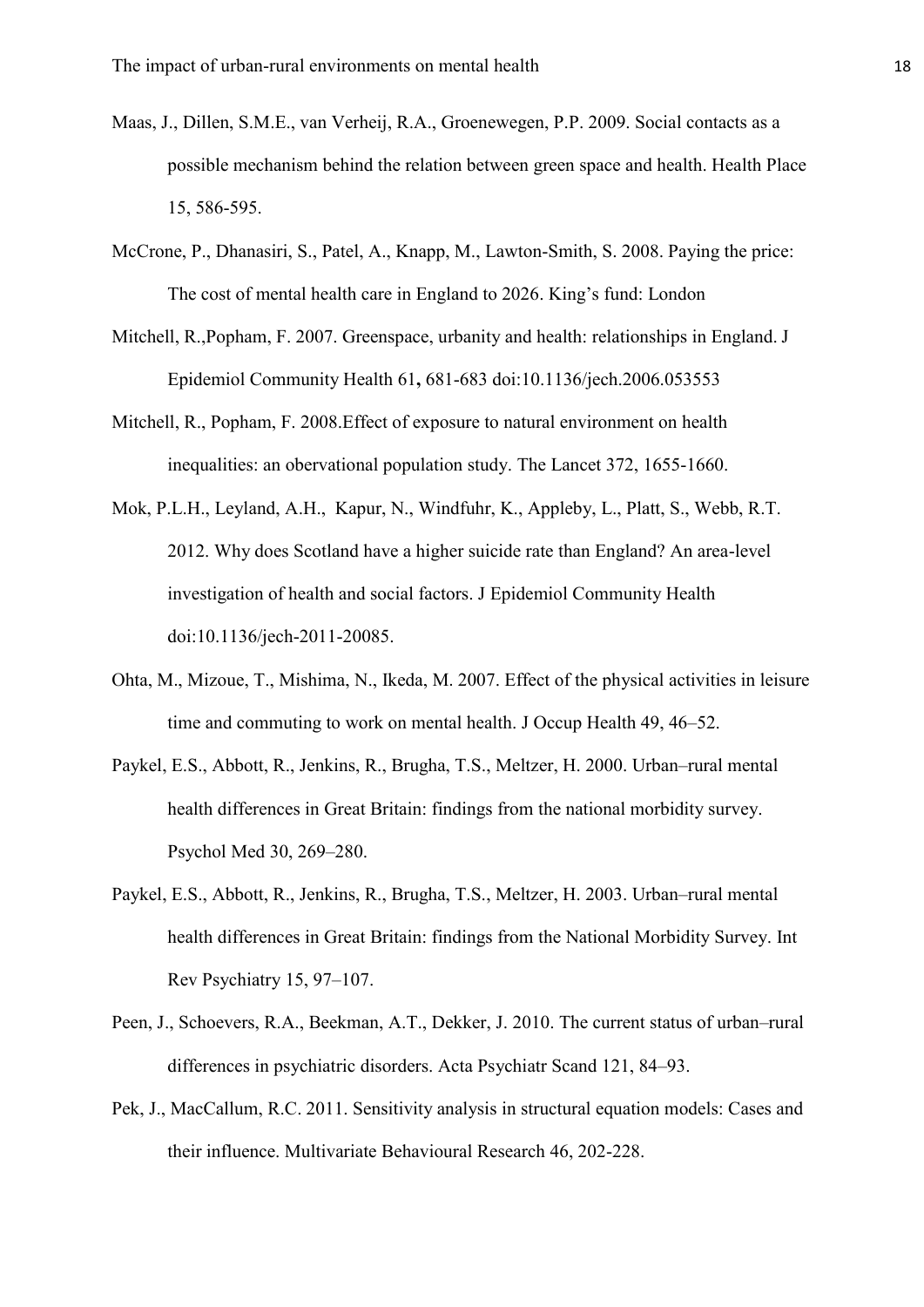- Philo, C., Parr, H., Burns, N. 2003. Rural madness: a geographical reading and critique of the rural mental health literature J Rural Stud 19, 259–281.
- Population Division of the Department of Economic and Social Affairs of the United Nations. 2011. World Urbanization Prospects The 2011 Revision. UN Population Division of the Department of Economic and Social Affairs: New York. http://esa.un.org/unpd/wup/pdf/WUP2011 Highlights.pdf. Accessed 16th August 2012.
- Pretty, J., Griffin, M., Peacock, J., Hine, R., Sellens, M., South, N. 2005. A countryside for health and well-being: the physical and mental health benefits of green exercise. Countryside Recreation network: Colchester.
- Rhemtulla, M., Brosseau-Liard, P.E., Savalei, V. 2012.When can categorical variables be treated as continuous? A comparison of robust continuous and categorical SEM estimation methods under suboptimal conditions. Psych Methods 17, 354-373.
- Richardson, E.A., Pearce, J., Mitchell, R., Day, P., Kingham, S. 2010. The association between green space and cause-specific mortality in urban New Zealand: an ecological analysis of green space utility. BMC Public Health 10, 240.
- Richardson, E.A., Mitchell, R.J., Shortt, N.K., Pearce, J., Dawson, T.P. 2009. Evidence-based selection of environmental factors and datasets for measuring multiple environmental deprivation in epidemiological research. Environmental Health 8, 1-8.
- Ross, CE. 2000. Walking, exercising, and smoking: does neighborhood matter? Soc Sci Med 51, 265–74.
- Scottish Association for Mental Health (SAMH). 2011. What's it worth now? The social and economic costs of mental health problems in Scotland Executive summary. SAMH: Glasgow.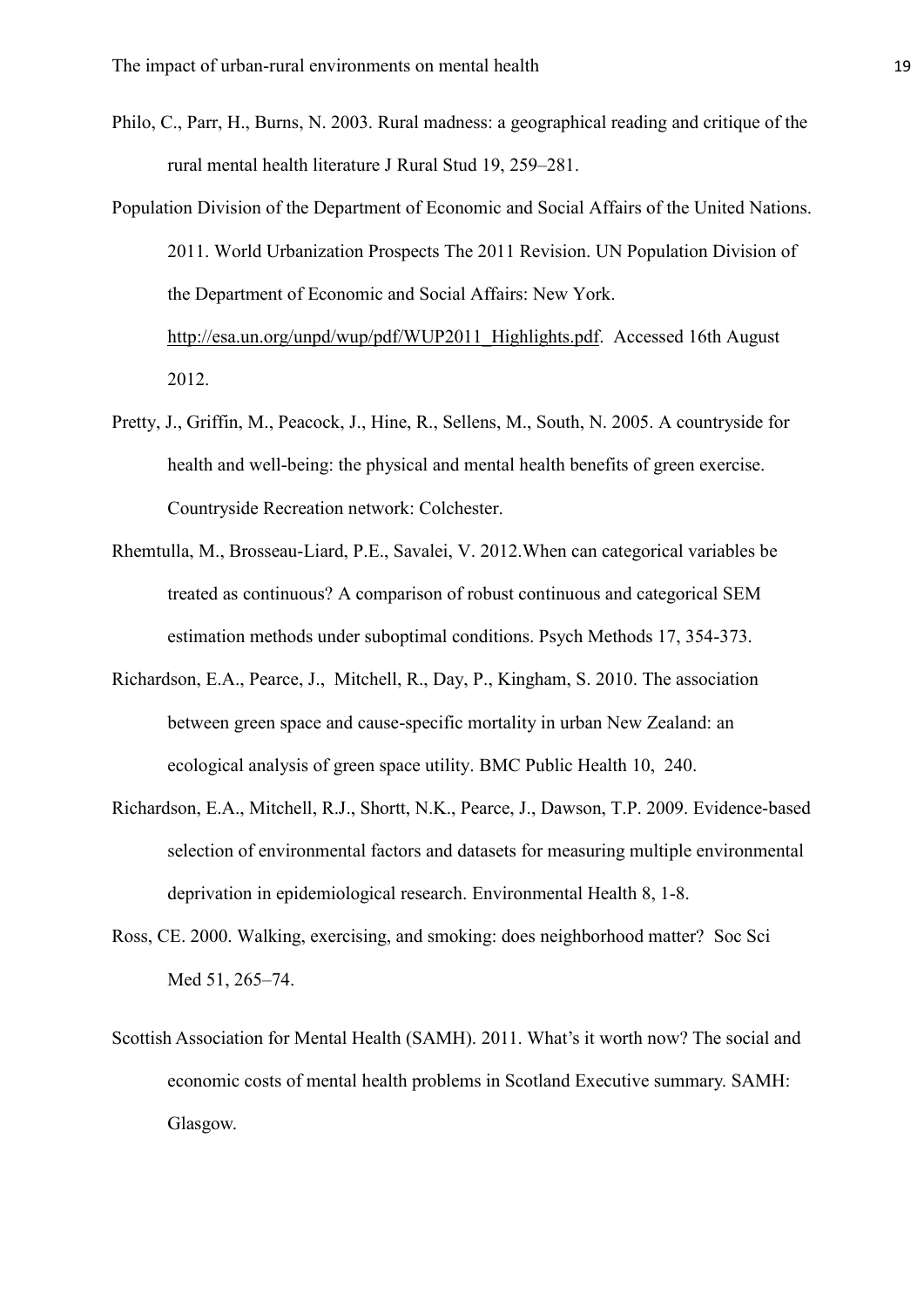Scottish Index of Multiple Deprivation 2004, 2006, 2009. http://www.scotland.gov.

uk/Topics/Statistics/SIMD. Accessed October 2012.

Scottish Government. Office of the Chief Statistician. Scottish Index of Multiple Deprivation 2009 Technical Report. Scottish Government: Edinburgh. http://www.scotland.gov.uk/Topics/Statistics/SIMD/simd2009technical Accessed September 2012.

Scottish Government. 2011. National statistics Rural Scotland key facts. [http://www.scotland.gov.uk/Publications/2011/09/29133747/2.](http://www.scotland.gov.uk/Publications/2011/09/29133747/2) Accessed 27<sup>th</sup> October, 2012.

- Smith-Merry, J., Freeman, R. Sturdy, S. 2009. Towards a Mentally Flourishing Scotland. Knowledge and Policy in Education and Health Sectors: Edinburgh
- [Stigsdotter,](http://www.ncbi.nlm.nih.gov/pubmed?term=Stigsdotter%20UK%5BAuthor%5D&cauthor=true&cauthor_uid=20413584) U.K., [Ekholm,](http://www.ncbi.nlm.nih.gov/pubmed?term=Ekholm%20O%5BAuthor%5D&cauthor=true&cauthor_uid=20413584) O., [Schipperijn,](http://www.ncbi.nlm.nih.gov/pubmed?term=Schipperijn%20J%5BAuthor%5D&cauthor=true&cauthor_uid=20413584) J., [Toftager,](http://www.ncbi.nlm.nih.gov/pubmed?term=Toftager%20M%5BAuthor%5D&cauthor=true&cauthor_uid=20413584) M., [Kamper-Jørgensen,](http://www.ncbi.nlm.nih.gov/pubmed?term=Kamper-J%C3%B8rgensen%20F%5BAuthor%5D&cauthor=true&cauthor_uid=20413584) F., [Randrup,](http://www.ncbi.nlm.nih.gov/pubmed?term=Randrup%20TB%5BAuthor%5D&cauthor=true&cauthor_uid=20413584) [T.B.](http://www.ncbi.nlm.nih.gov/pubmed?term=Randrup%20TB%5BAuthor%5D&cauthor=true&cauthor_uid=20413584) 2010. Health promoting outdoor environments—associations between green space, and health, health-related quality of life and stress based on a Danish national representative survey. Scand J Public Health 38, 411–7.
- Sugiyama, T., Leslie, E., Giles-Corti, B., Owen, N. 2008. Associations of neighbourhood greenness with physical and mental health: Do walking, social coherence and local social interaction explain the relationships? J Epidemiol Community Health. 62, e9.
- Thompson, C.W., Roeb, J., Aspinallb, P., Mitchellc, R., Clowd, A., Millere, D. 2012. More green space is linked to less stress in deprived communities: Evidence from salivary cortisol patterns. Landsc Urban Plan 105, 221–229.
- van den [Berg,](http://www.ncbi.nlm.nih.gov/pubmed?term=van%20den%20Berg%20AE%5BAuthor%5D&cauthor=true&cauthor_uid=20163905) A.E., [Maas,](http://www.ncbi.nlm.nih.gov/pubmed?term=Maas%20J%5BAuthor%5D&cauthor=true&cauthor_uid=20163905) J., [Verheij,](http://www.ncbi.nlm.nih.gov/pubmed?term=Verheij%20RA%5BAuthor%5D&cauthor=true&cauthor_uid=20163905) R.A., [Groenewegen,](http://www.ncbi.nlm.nih.gov/pubmed?term=Groenewegen%20PP%5BAuthor%5D&cauthor=true&cauthor_uid=20163905) P.P. 2010. Green space as a buffer between stressful life events and health. Soc Sci Med 70, 1203–10.
- Watt, I.S., Franks, A.J., Sheldon, T.A. 1994. Health and health care of rural populations in the UK: is it better or worse? J Epidemiol Community Health 48, 16–21.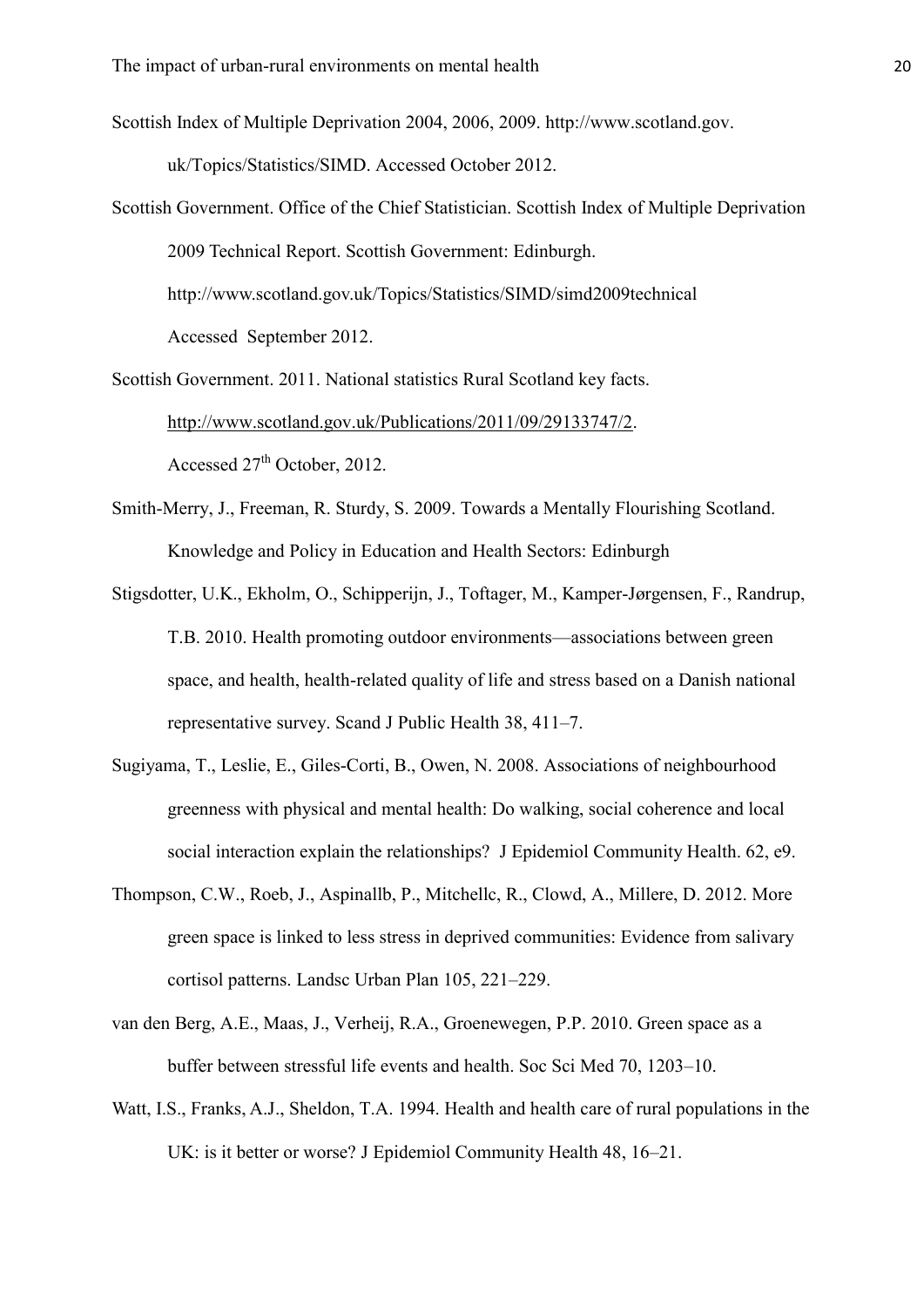- Weich, S., Blanchard, M., Prince, M., Burton, E., Erens, B., Sproston, K. 2002. Mental health and the built environment: cross-sectional survey of individual and contextual risk factors for depression. Br J Psychiatry 180, 428-433.
- Weich, S., Twigg, L., Lewis, G. 2006. Rural/non-rural differences in rates of common mental disorders in Britain: prospective multilevel cohort study. Br J Psychiatry 188, 51–57.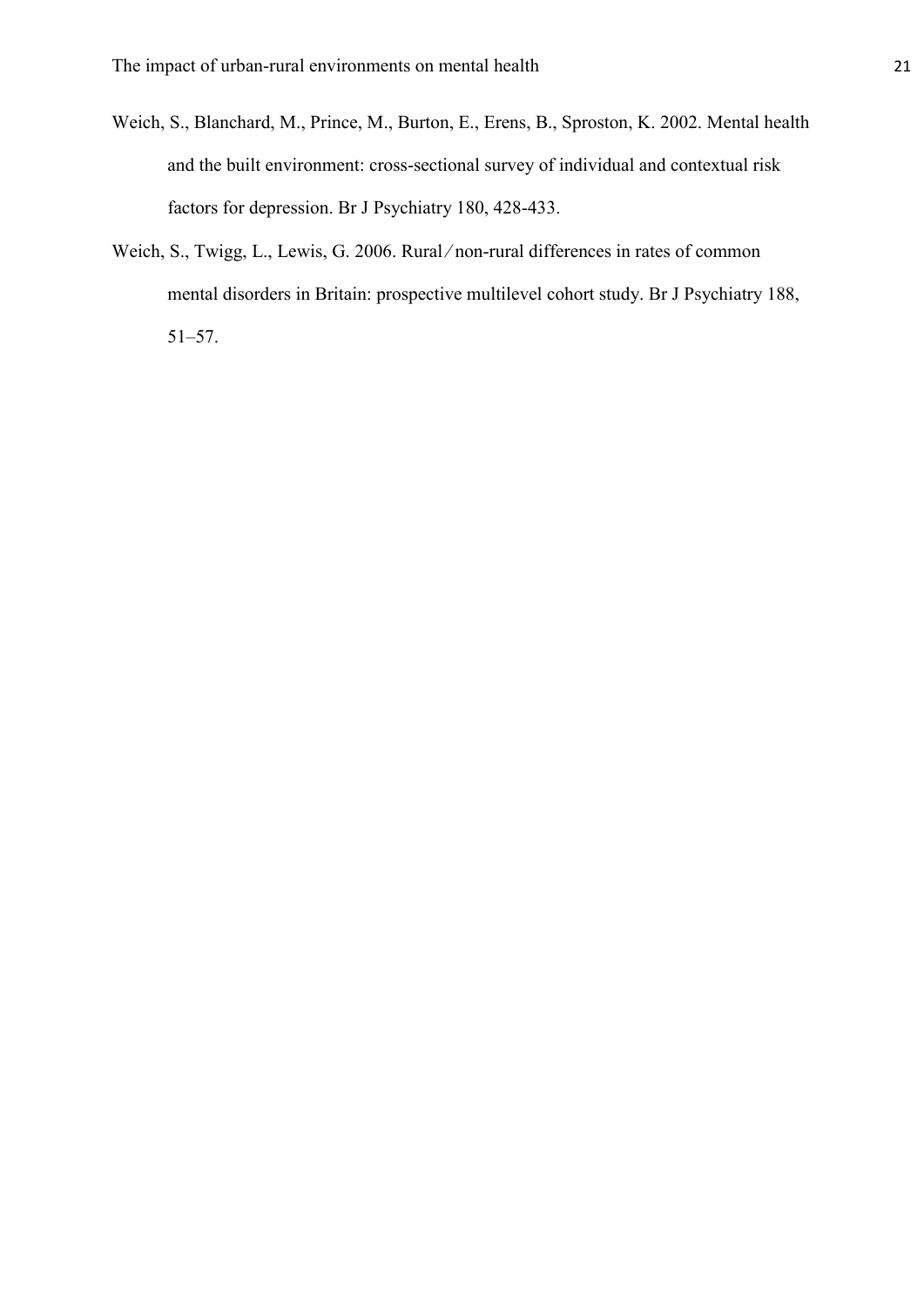## Table 1:

Scottish Index of Multiple Deprivation subscale variables

| <b>SIMD Domains</b>                  | <b>Indicators</b>                                                                                                                                                                                                                                                                                                                                                                                                          |
|--------------------------------------|----------------------------------------------------------------------------------------------------------------------------------------------------------------------------------------------------------------------------------------------------------------------------------------------------------------------------------------------------------------------------------------------------------------------------|
| <b>Current Income</b>                | Number of adults (aged 16-59) receiving Income Support; number of<br>adults (aged 60 plus) receiving Guaranteed Pension Credit; number of<br>children (aged 0-15) dependent on a recipient of Income Support; number<br>of adults receiving (all) Job Seekers Allowance; number of children (aged<br>0-15) dependent on a recipient of Job Seekers Allowance.                                                              |
| Employment                           | Working age unemployment claimant count averaged over 12 months;<br>working age Incapacity Benefit recipients, men aged under 65 and women<br>aged under 60; working age Severe Disablement Allowance recipients;<br>working age Compulsory New Deal participants — New Deal for the<br>under 25s and New Deal for the 25+ not included in the unemployment<br>claimant count.                                             |
| Education,<br>Skills and<br>Training | School pupil absences; pupil performance on SQA at stage 4; working age<br>people with no qualifications; 17-21 year olds enrolling into higher<br>education; people aged 16-19 not in full time education, employment or<br>training.                                                                                                                                                                                     |
| Geographic<br>Access                 | Drive time: average drive time to a primary school; average drive time to a<br>secondary school; average drive time to a GP; average drive time to a post<br>office; average drive time to shopping facilities; average drive time to a<br>fuel station.<br>Public transport: public transport travel time to shopping facilities; public<br>transport travel time to a GP; public transport travel time to a post office. |
| Housing                              | Persons in households that are overcrowded; persons in households<br>without central heating.                                                                                                                                                                                                                                                                                                                              |
| Crime                                | Recorded crimes of violence; recorded domestic housebreaking; recorded<br>vandalism; recorded drugs offences; recorded minor assault.                                                                                                                                                                                                                                                                                      |
|                                      | Note: Full details on the combining of the indicator variables can be found in the Technical                                                                                                                                                                                                                                                                                                                               |

Report (Scottish Government, 2009)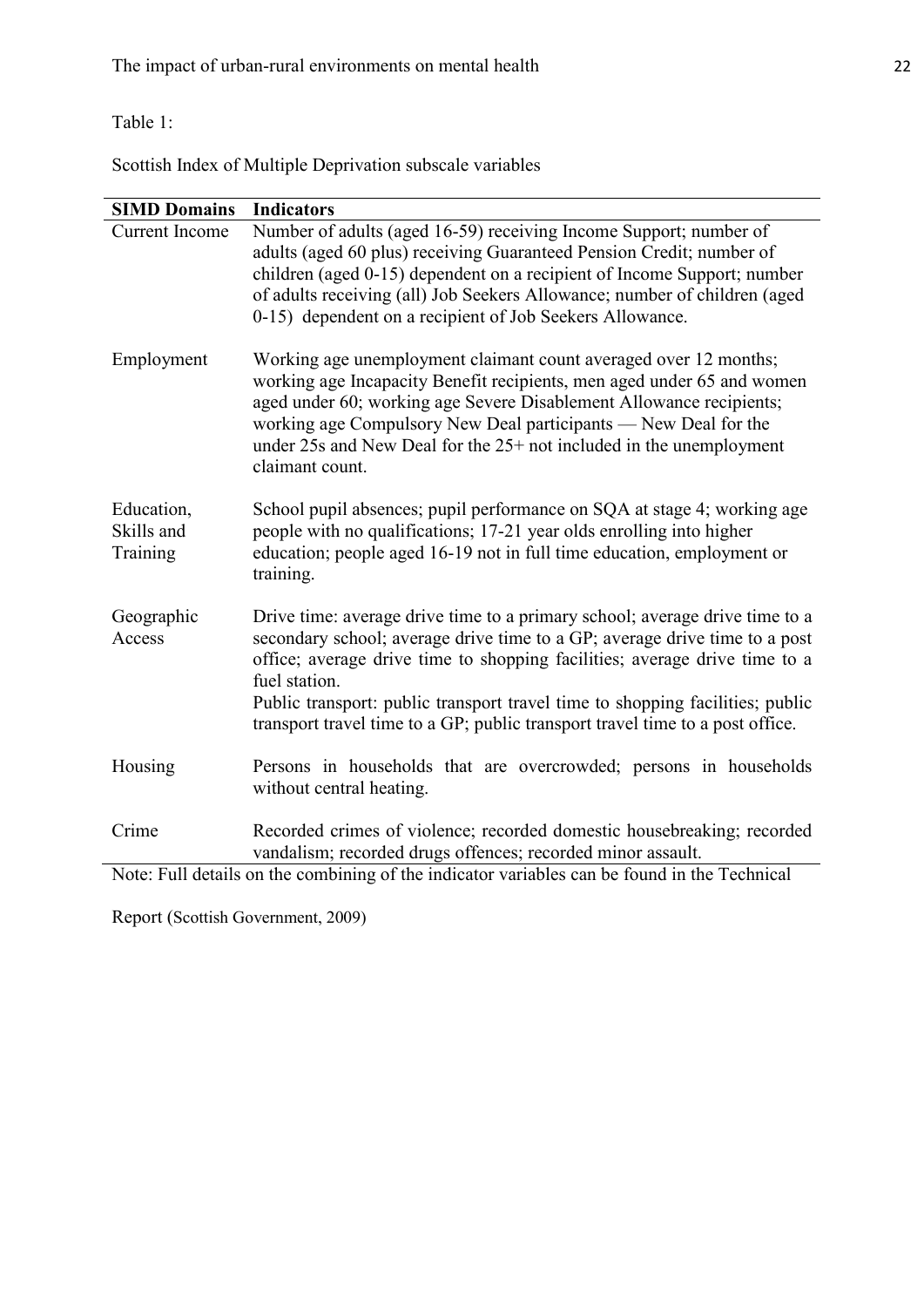Table 2: Weighted Mean Percentage of the Population Prescribed Drugs for Anxiety,

| <b>Urban-Rural</b><br><b>Classification</b>        |         |         | 3      | 4      | 5      | 6      |  |
|----------------------------------------------------|---------|---------|--------|--------|--------|--------|--|
|                                                    |         |         |        |        |        |        |  |
| Population living in                               | 1998881 | 1555063 | 461318 | 186582 | 608170 | 334186 |  |
| Urban-Rural                                        |         |         |        |        |        |        |  |
| Classification                                     |         |         |        |        |        |        |  |
| Weighted Mean % of                                 | 9.37    | 9.17    | 8.35   | 8.37   | 8.04   | 7.63   |  |
| the Population                                     |         |         |        |        |        |        |  |
| Prescribed Drugs for                               |         |         |        |        |        |        |  |
| Anxiety, Depression or                             |         |         |        |        |        |        |  |
| Psychosis                                          |         |         |        |        |        |        |  |
| Note 1 6 indicates most to least urban environment |         |         |        |        |        |        |  |

Depression or Psychosis across Categories of Urban-Rural Classification

*Note.* 1-6 indicates most to least urban environment.